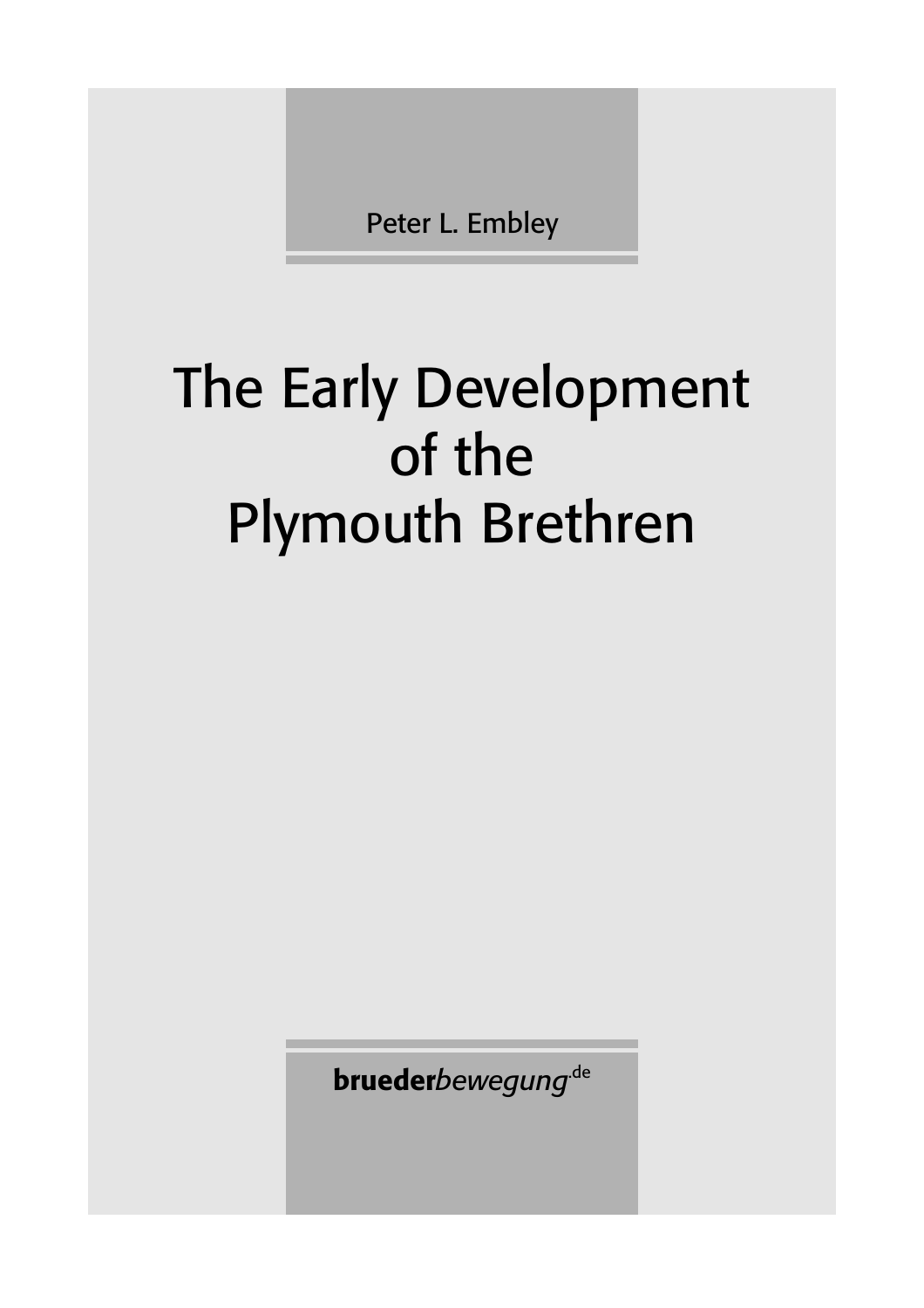First published in: *Patterns of Sectarianism. Organisation and Ideology in Social and Religious Movements*, ed. by Bryan R[onald] Wilson, London (Heinemann) 1967, pp. 213–243.

Diplomatic reprint. Owing to the changed page layout, footnotes have been numbered consecutively instead of starting with 1 on each page. The original page numbers have been inserted in curly brackets and smaller red type.

© of this edition: 2017 bruederbewegung.de Transcription and typesetting: Michael Schneider Published on the internet at http://www.bruederbewegung.de/pdf/embleyessay.pdf

brueder*bewegung*.de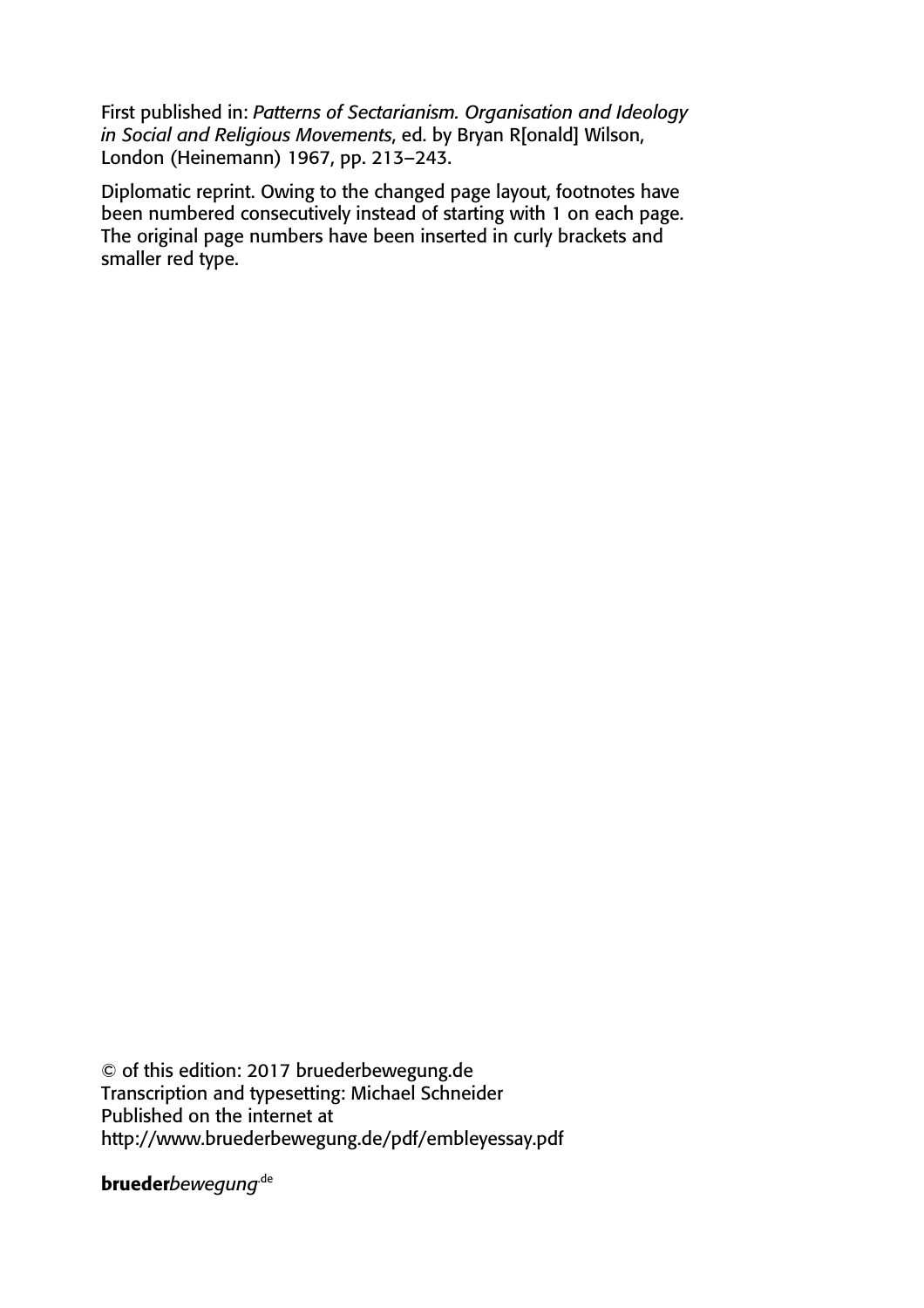## **The Early Development of the Plymouth Brethren**

## PETER L. EMBLEY

THE beginnings of Brethrenism were neither spectacular nor immediately indicative of future expansion; the founders of what within twenty years became a sizeable Christian community with over six thousand adherents in Britain had no programme, manifesto or creed, and their actions were dictated far more by common sentiment than by explicit theory. On a Sunday in November, 1829, a group of perhaps a dozen self-described 'evangelical malcontents' gathered in a room at 9 Fitzwilliam Square, Dublin, and held a simple extempore communion service. They came from various denominations and were largely motivated by the desire to express visibly in the act of communion their unity as evangelical believers, apart from what they felt to be denominational and sectarian restrictions.<sup>1</sup> A regular weekly 'breaking of bread' service was commenced, but that the new community was designed so that it could co-exist with its members' previous denominational affiliations is indicated by the fact that at first the meeting was held at a time which would not clash with church services. As numbers grew the meeting was transferred in May, 1830, to a public hall in Aungier Street, Dublin; several members of the group initially disapproved of the change, almost certainly because they could foresee the inevitable outcome of the public adoption of the status of a separate church. Those who hesitated most were {214} members of the established church, most of the Nonconformist members of the group having severed their denominational connections some while before. This hesitation to adopt publicly the status and position of a church appears also in the account by one of its founders of the origin of the Brethren meeting at Plymouth in January, 1832.<sup>2</sup>

Providence Chapel at Plymouth housed the first meeting of any size in England, and the title 'Plymouth Brethren' was generated by the rapid focusing of influence there through preaching and publication. Theologically, the early Brethren were moderate Calvinists – Anglican seceders of High Calvinist convictions usually became Particular Baptists – strongly anti-Erastian, and were endowed with considerable prophetic interest and a not unconnected missionary zeal. The complete rejection of any form of union of Church and State was a not surprising reaction to the ultra-Erastianism of even the evangelical wing of the Church of Ireland, whose establishment and authority depended upon the political situation of minority Protestant ascendancy. The overseas missionary aspirations of the Brethren were temporarily exhausted by the departure for Baghdad in Sep-

<sup>1</sup> The recollections of John Gifford Bellett, one of the Dublin founders of the Brethren, in a letter to James McAllister dated 7 June, 1858, with later appended notes by Darby, Wigram, Cronin and Stoney, circulated for years in manuscript among Brethren, and extracts appeared in printed tracts. Cronin's note is especially valuable for the Dublin origins. The notes by Cronin and Stoney are dated July, 1871.

<sup>2 &#</sup>x27;Newton Memoirs', pp. 254 and 259. This manuscript book, in possession of Mr C. E. Fry, was compiled by his father from material written by F.W. Wyatt, a colporteur who spent some years with Newton and copied down his reminiscences in a system of shorthand. The material needs to be treated with caution since it was Newton's recollection in old age at a time when his views were strongly antagonistic to Brethrenism, and there are many inaccuracies in dating.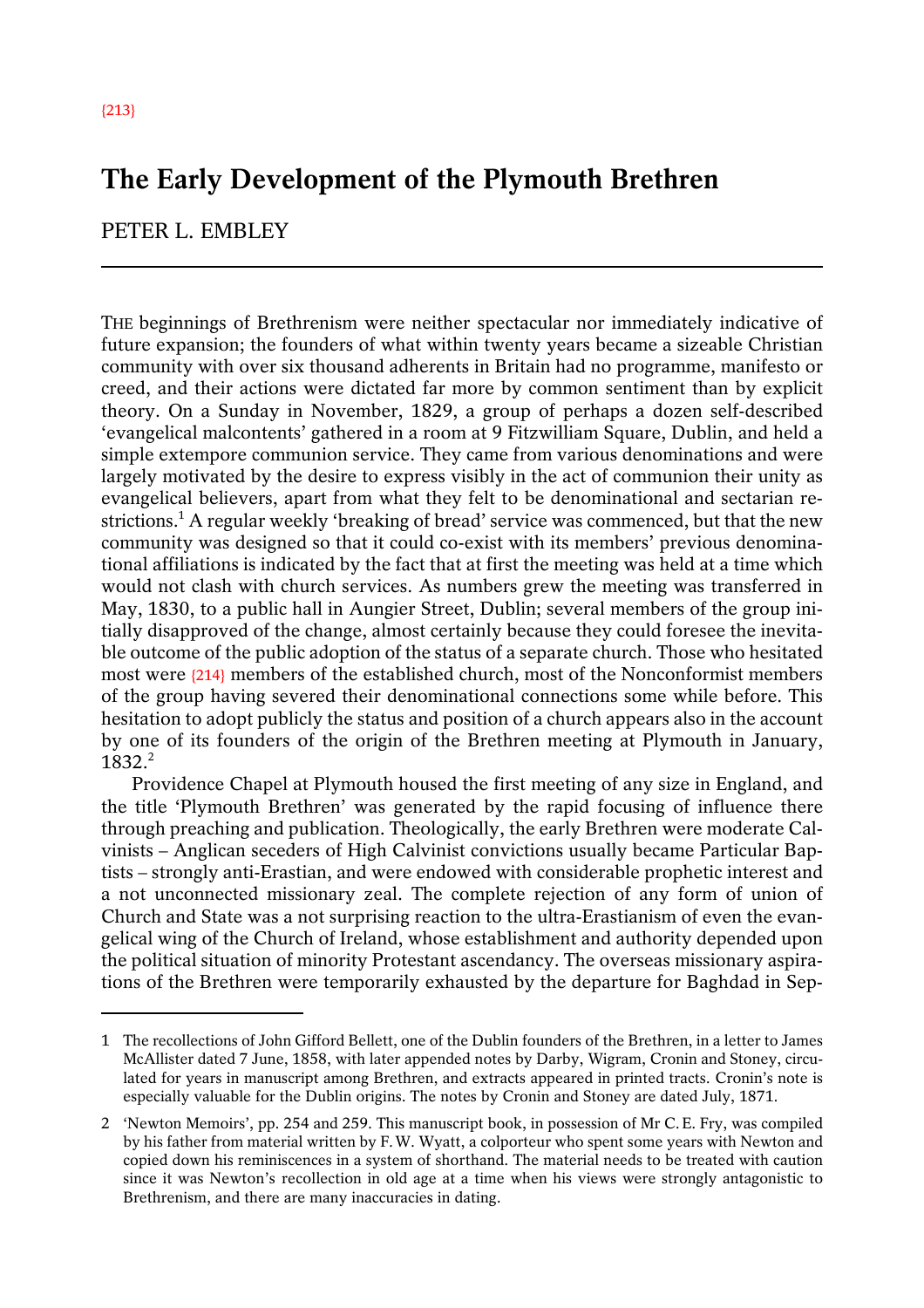tember, 1830, of the two leading Dublin founders, which may help to explain why as the 1830s progressed the Brethren gained a reputation for proselytising rather than for evangelising.

As the movement gained a sense of cohesion and mission, and as it became more articulate, it was apparent that the Brethren were attempting the bold experiment of throwing away the accumulated tradition of eighteen centuries and beginning again from scratch, as far as church organisation went using the New Testament as affording not only principles but an immutable pattern. Such an attempt was not new; the Glasites or Sandemanians, founded in 1730 by a deposed minister of the Presbyterian church in Scotland, had tried to reproduce literally the New Testament church order. The {215} Glasites were mostly of the poorer classes, though Michael Faraday was for a time a member of the London group, and at their greatest extent towards the end of the eighteenth century they had about one thousand adherents. $3$  There is also a good deal of evidence of scattered and largely unconnected breakaway movements in the years 1780 to 1820, especially in Scotland and Ireland, leading to churches independent of any ecclesiastical affiliation, claiming to reproduce the New Testament pattern and to offer a wide and unsectarian communion fellowship. Both the Glasites and these unaffiliated churches were strongly anti-Erastian, and invariably rejected any form of the separated ministry; they also practised weekly communion which was, at least in theory, open to all evangelical believers.<sup>4</sup>

The Brethren held precisely similar anti-Erastian, anticlerical and unsectarian views, but from the outset their social composition contrasted with that of the Glasites. The first meetings at Dublin and Plymouth contained a high proportion of educated persons, including quite a number with aristocratic connections, and the movement continued to attract people of this kind. An analysis of those of the prominent Brethren listed in *Chief* Men among the Brethren<sup>5</sup> who were born before 1820, who joined Brethrenism in its early years, and who remained within it until the end of their lives, reveals that of the forty-four whose social background is given, twelve were either Anglican clergymen or were in training for the Anglican ministry before joining the Brethren, five were Free Church ministers, four were lawyers, twelve were {216} land-owners or had private income from family estates – these included five titled gentry – four were doctors, schoolmasters or private tutors, five were business men, one was an actor and one an artist. Eight of the forty-four had at some time aimed at or achieved commissions as Army or Naval officers. The distinguished social position of many of the earliest members of the Brethren was a not unimportant factor in both the rapid expansion of the movement and the development of its church order. Phenomena which derived from a very literal interpretation of scripture, such as foot-washing and the kiss of peace (as practised among the Glasites and

<sup>3</sup> For a general description of a Glasite meeting, which reads (apart from the practices of foot-washing and the kiss of peace) very much like that of a Brethren assembly a hundred years later, see the biographical preface to John Glas, *Treatise on the Lord's Supper*, 1883 edition. On the anti-Erastianism of the Glasites, see John Glas, *The testimony of the King of Martyrs concerning His Kingdom*, 1727, of the argument of which John Nelson Darby's first tract, *Considerations addressed to the Archbishop of Dublin and the clergy who signed the petition to the House of Commons for protection*, published exactly a century later, is almost a replica. Darby's departure point from the established church was precisely the same as that of Glas.

<sup>4</sup> On these unaffiliated groups, see 'Letters concerning their principles and order, from assemblies of believers in 1818–1820', a tract published in New York in 1820 and reprinted among Open Brethren in Britain in 1889.

<sup>5</sup> Hy. Pickering (Ed.), *Chief Men among the Brethren*, second edition, London: Pickering & Inglis, 1931.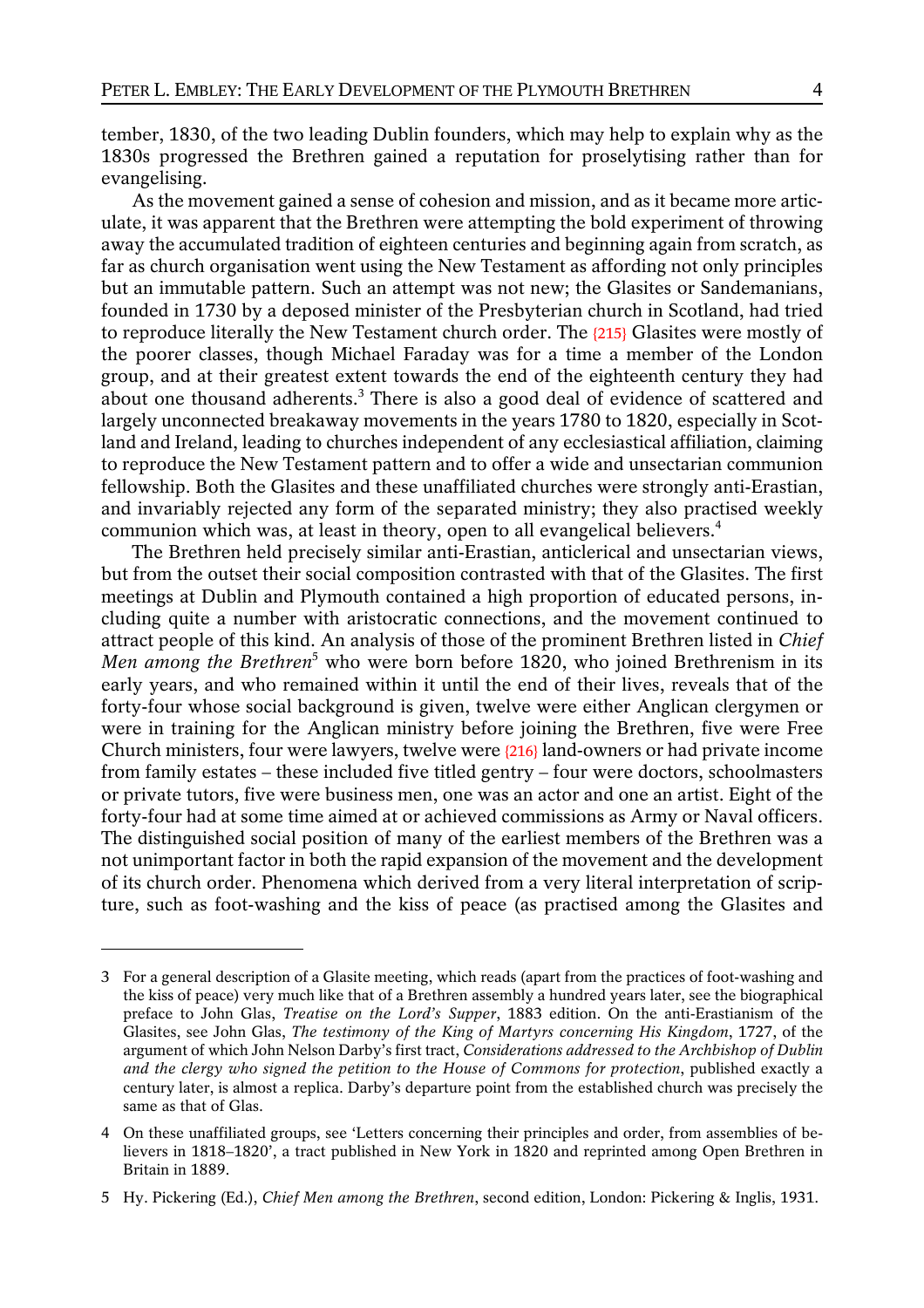many small groups), glossalalia and spiritual healing (as practised in Brethrenism's developing contemporary Irvingism) never appeared among the Brethren, and apart from a brief campaign in favour of 'tongues' at Plymouth which was quickly checked by the appearance of Irving's doctrinal unorthodoxy about the person of Christ, seem never to have been seriously considered as possibilities.<sup>6</sup> Irvingism also attracted an affluent clientèle, although those who actually spoke in 'tongues' were usually of the poorer classes, and a noticeable change of emphasis in worship from emotionalism to mysticism took place gradually after Irving's early death. The more open emotional opportunities in Irvingism were initially generated by the vividly imaginative temperament of the founder, whereas the originators of the Brethren were men of restraint and decorum. The resulting delicacy in worship and social convention among the Brethren probably explains why much later in the nineteenth century well-to-do people often found it easier to pass from Anglicanism to Plymouth Brethrenism than to many longer-established dissenting churches.

The Brethren possessed an advantage over the unaffiliated churches of the 'New York Correspondence' by having from the start a strong sense of family unity and affinity among their scattered assemblies. Initially this was due to common origins, except in the cases of Bristol and Barnstaple where existing Baptist communities gradually became Brethren {217} assemblies, but it was more than this. The increasing cohesion of Brethrenism was generated not by the creation of a formal organisation, which Brethren universally rejected, but through the influence of personalities widely known in the movement, through the dissemination of tracts and a quarterly review entitled *The Christian Witness*, and through the prominence given to the doctrine of the 'one body' – the invisible Church of all true believers, united under the sole headship of Christ. (The Brethren did not claim to be exclusively this invisible Church, but at least to a certain extent they saw themselves as giving it physical expression in a visible, demarcated community.) Of these factors by far the most crucial was that of the influence of dominant personalities who impressed their insights upon the communities which looked to them as spiritual guides. The rise of Brethrenism as a movement following principles of minimal organisation, can indeed be understood only in terms of the role played by a relatively small number of leading brethren; those most disposed to travel and to minister in different places were those who came to exert wide influence by sheer personal charisma, and particularly so if they were identified with the movement's very beginnings. At the local level there were usually men who, though formally and nominally 'one brother among others', were in fact the real and effective leaders of their communities. Very often this effective leadership was generated in practical ways: such men had been the first to secede publicly from the local Parish church, they were the more educated and wealthier members of the community, they owned the chapel where the Brethren met, they bore the responsibility for communion discipline and inviting visiting preachers. As Brethrenism spread, the differing insights of local leaders led inevitably to tensions within the movement, and the influence of dominant individuals and geographical areas was decisive in the resulting schism of 1848 and in many subsequent splits within Exclusivism.

Two elements which remained constant in all sections of the Brethren, even after 1848, were the complete rejection of a formally appointed ministry, and the practice of charismatic worship especially in connection with the Lord's Supper {218} service. Such

<sup>6</sup> Captain Hall hoped that the 'gift of tongues' would appear at Plymouth, but Newton carried the day against him. 'Newton Memoirs', *op. cit.*, pp. 252 and 257.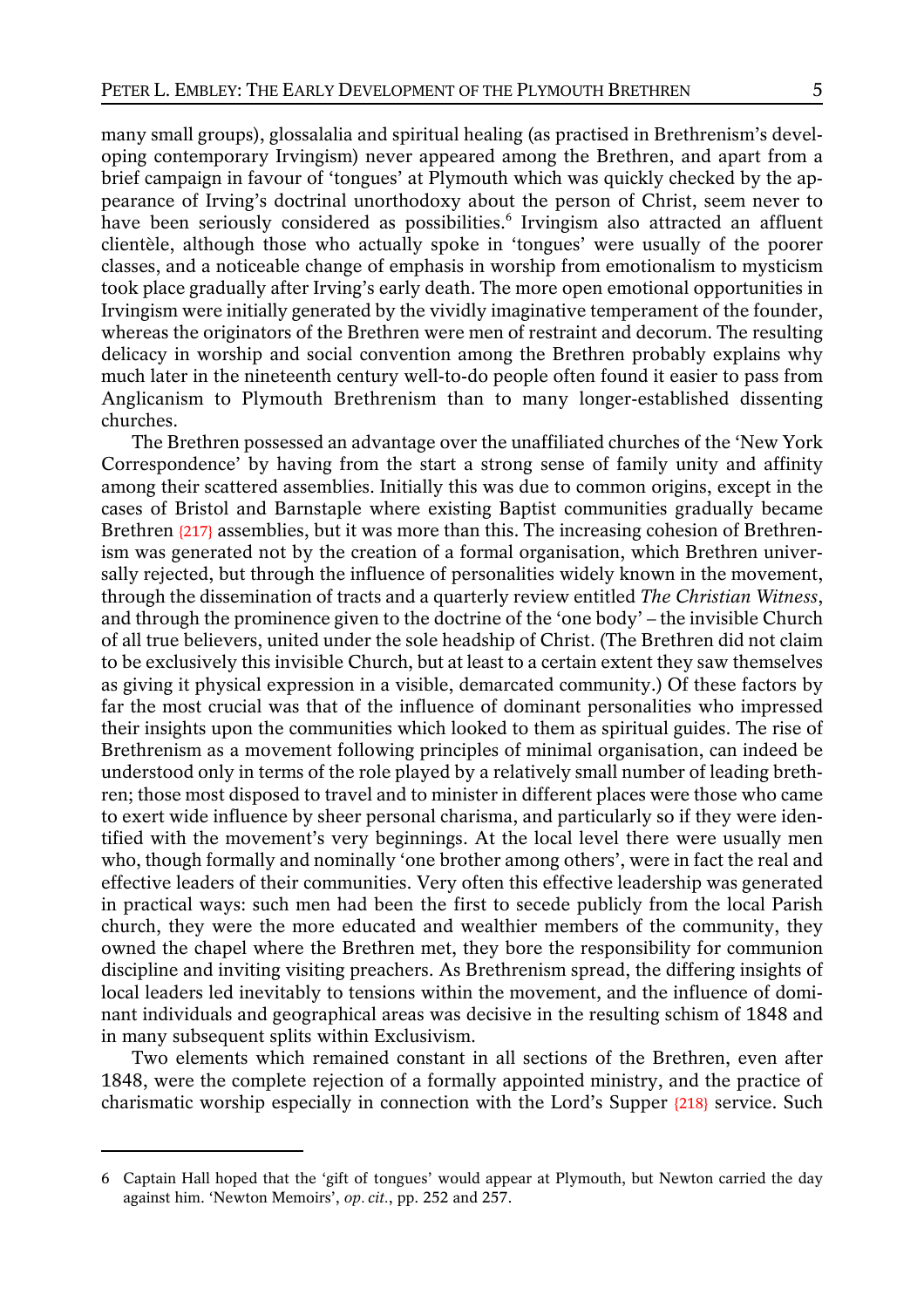worship meant the silent waiting upon God until an individual felt moved by the Holy Spirit to speak, lead in prayer, read scripture or announce a hymn. This insight was strengthened by the accession to the Brethren of a number of evangelical Quakers who seceded as a result of the 'Beacon' controversy in England in 1835–1837.<sup>7</sup> That it was not the original practice at Aungier Street is clear from the recollections of several of the earliest members that it used to be arranged beforehand who should break the bread, speak and perform other official acts at the meetings.<sup>8</sup> The charismatic form of worship probably developed gradually among the Brethren, but 'gospel services', which were aimed at the conversion of the unbeliever, continued to be conducted by previously arranged speakers known to be gifted for this task, though specific preparation came to be disdained as a lack of trust in the present action of the Holy Spirit. In contrast with the Quakers, however, Brethren followed the letter of the New Testament by allowing only male persons to participate audibly in the leading of public worship, although 'sisters' prayer meetings' were permitted.<sup>9</sup>

Practical and financial considerations appear to have played a large part in the beginnings at Dublin and Plymouth. The house at 9 Fitzwilliam Square was the residence of Francis Hutchinson, son of the Archdeacon of Killala; Hutchinson had already been attending a weekly breaking-of-bread {219} service at the house of Edward Cronin, a young dental student, but when this venue became too small Hutchinson offered the use of his larger premises. The subsequent move to Aungier Street was financed by John Vesey Parnell, a young and wealthy evangelical who later became 2nd Baron Congleton; only Cronin actively supported the change at first. Parnell also largely financed the missionary trip to Baghdad, on which he was accompanied by Cronin and, among others, Francis William Newman, brother of John Henry. During the summer of 1830 the Aungier Street meeting was visited by George Vicesimus Wigram, a young graduate of Queen's College Oxford. Wigram intended to join the missionary party, but was prevented from doing so at the last moment; returning to England he considered ordination, but as Bishop Blomfield of London refused to ordain him because of his extreme Calvinism, he settled at Plymouth and devoted himself to philanthropic activity and Biblical studies. Wigram was also a wealthy man, and he provided the means for the origin of the Plymouth meeting; on 2 December, 1831, he bought for £750 the recently completed Providence Chapel in Raleigh Street which for some reason was not required by the congregation for which it

<sup>7</sup> This was the repercussion in Britain of the split in the Quaker community in the U. S. A. between the followers of Elias Hicks, who emphasised the 'Christ within' to the apparent detriment of the authority of scripture, and the more orthodox evangelical Quakers. It was precipitated by the publication in 1835 of a tract entitled 'A Beacon to the Society of Friends' by Isaac Crewdson, an evangelical member of the Manchester Quarterly Meeting.

<sup>8</sup> *Bellett Recollections*, *op. cit.*, supported by Cronin's and Stoney's postscripts.

<sup>9</sup> The enforced quiescent role of women in the Brethren community probably caused as a reaction their spectacular participation in the Plymouth dispute of 1845. They were said to have on one occasion silenced an unwelcome speaker at the meeting by scraping their feet, and during the dispute they became passionate partisans of either Newton or Darby. Newton employed his female devotees in copying his tracts and letters, while those of Darby were said to have boycotted the funeral of Newton's wife, who died in May 1846 at the height of the controversy. See J. N. Darby, 'Narrative of the facts, connected with the separation of the writer from the congregation meeting in Ebrington Street' (1846), in *Collected Writings of J.N. Darby*, ed. William Kelly, Ecclesiastical Vol. IV, London: Morrish, n.d., but first edition, pp. 57, 61, 81, 100.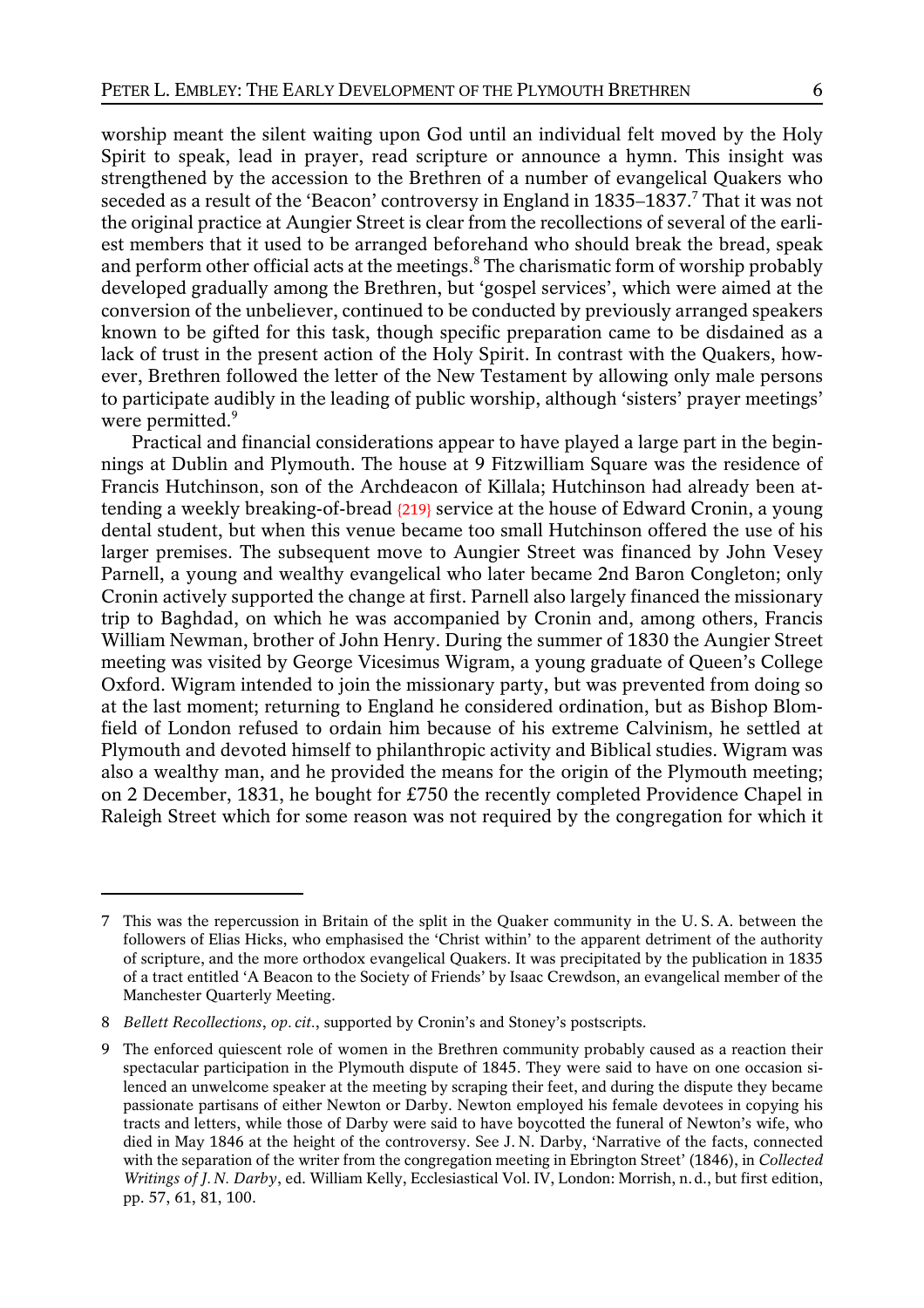had been built.<sup>10</sup> Wigram intended to use the chapel to lecture on prophetic subjects, but on 12 December it was licensed for public worship, and services began in January, 1832. Wigram's foremost ally in this venture at Plymouth was Captain Percy Hall, a naval officer whose recent activities in open-air preaching at Plymouth had already attracted adverse editorial comment in the local paper.<sup>11</sup> The two friends collaborated in other socioreligious activities, notably a 'Temperance Clubroom' in Southside Street, where tea, cocoa, rolls and butter were provided at cost price for the poor, and free to the penniless, each morning and evening from 7 to 9.<sup>12</sup> In 1833 Wigram moved to London and was  $\frac{220}{2}$ instrumental in the origins of several Brethren meetings there, while Hall moved to Hereford in 1837 where a meeting was immediately started. Of the Dublin founders, Hutchinson died in 1833, while Cronin and Parnell were out of the country until 1837.

Two of the most prominent early Brethren at Dublin were John Gifford Bellett and John Nelson Darby. Both came from wealthy families whose ties with the Anglican church were strong; both had two brothers in Orders; both studied Classics at Trinity College Dublin from 1815 to 1819, and both became pronounced evangelicals, Darby having formerly been a high churchman. Both then studied Law, Darby in Dublin and Bellett in London. Bellett returned to Dublin in 1822 when Darby was already practising as a lawyer there, and the acquaintance was renewed. In the winter of 1826–27, Bellett met Anthony Norris Groves, a dentist from Exeter who was visiting Trinity College to take the quarterly examinations. It was Groves who suggested to Bellett some of the ideas on Christian communion and ministry which were later to crystallise in the Brethren movement. Groves himself shortly abandoned the idea of ordination in the established church, and supported by a legacy, travelled to Baghdad in 1829 to set up the Mission station where he was eventually joined by Cronin and Parnell.

Darby had meanwhile been ordained on 7 August, 1825, and served for two years and three months as curate of Calary, a remote parish near the Powerscourt Estate in County Wicklow. Darby suffered a riding accident in November, 1827, and convalesced in Dublin; he never returned to his parish, but engaged in itinerant preaching in Ireland. His attachment to the established church was rapidly weakening, primarily as a reaction against its ultra-Erastianism. It is likely that he and Bellett experimented with informal communion services in Dublin, since Darby was entitled to celebrate the communion, but both of them exhibited a certain hesitancy about committing themselves to the Aungier Street congregation.<sup>13</sup> In  $\{221\}$  June, 1830, Darby visited Oxford, there meeting George Wigram, and Benjamin Wills Newton, a young Fellow of Exeter whose home was at Plymouth. Newton was already a Calvinist and follower of Bulteel, the evangelical curate of St Ebbe's, and being suitably impressed with Darby invited him to Plymouth, where Darby arrived in December, 1830. There was no movement towards establishing a new

<sup>10 &#</sup>x27;Newton Memoirs', pp. 252, 254, 259. *Plymouth and Devonport Weekly Journal* for 20 January, 1831 and 3 February, 1831, Title Deeds of Raleigh Street (Providence) Chapel, in possession of the Town Clerk's Department, Plymouth. Certificate of Registration for public worship in Vol. 91 of the Episcopal Records of the Bishops of Exeter, in possession of the Devon County Archivist.

<sup>11</sup> *Plymouth and Devonport Weekly Journal*, 14 April, 1831 and 4 August, 1831.

<sup>12</sup> *Devonport Telegraph and Plymouth Chronicle*, Saturday, 10 March, 1832.

<sup>13</sup> *Bellett Recollections*, *op. cit.*, Bellett states that as late as 1834 Darby was only 'all but detached from the Church of England'. Cronin says of 1830 'at this time dear J. G. B. and J. N. D. were more or less affected by the general state of things in {221} religion, but were unprepared to come out into entire separation and looked suspiciously on our movements, feeling able to attend and minister in the Church of England as well as to come occasionally to our little assembly'.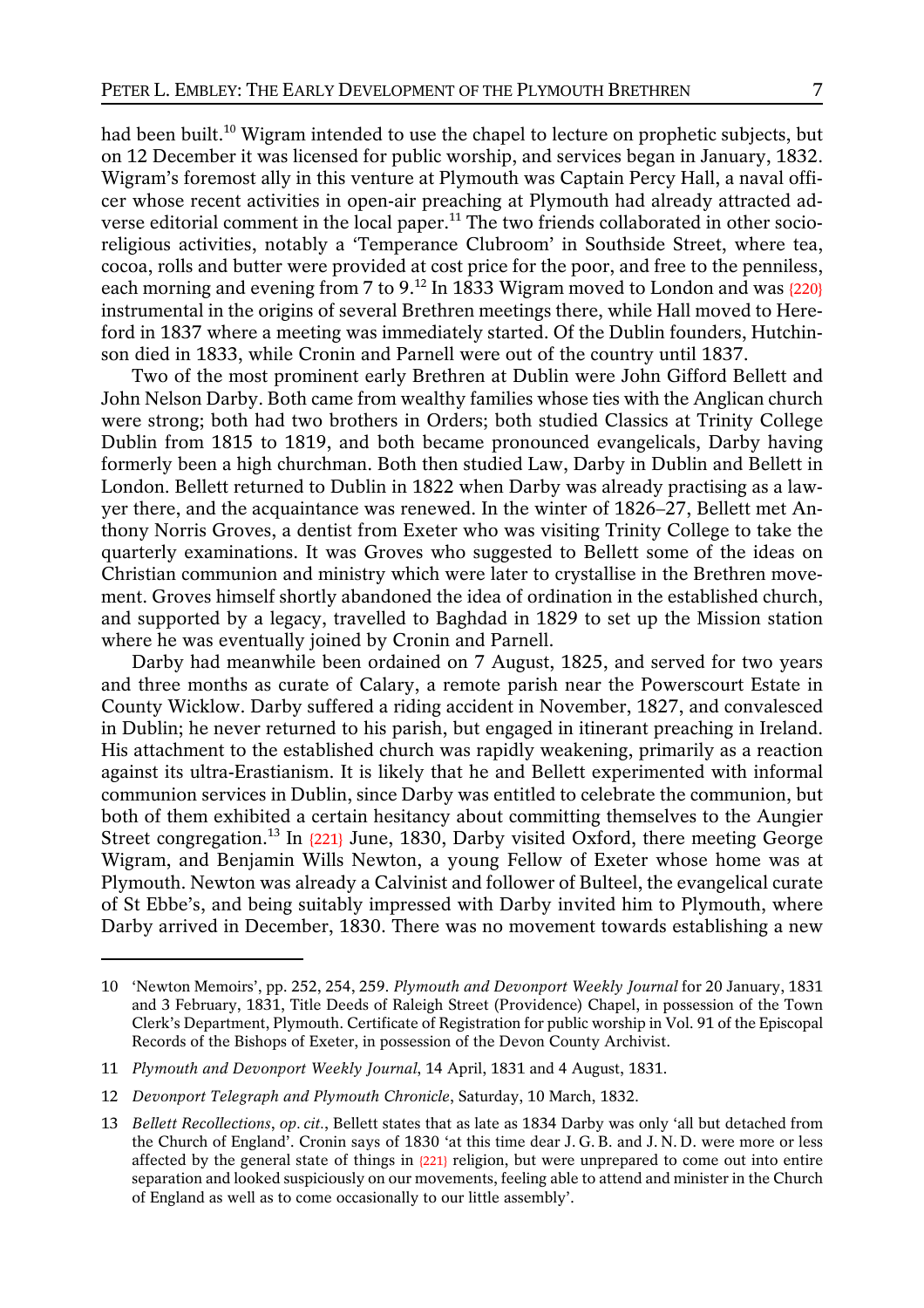community of Christians, and the two friends visited various evangelical churches during the vacation. Newton and Darby were again both in Plymouth when the services at Providence Chapel were commenced in January, 1832, and both attended from the outset, though Newton recalled that the decision to commence a public communion service was Wigram's and that he and Darby were surprised and perturbed at the move.<sup>14</sup>

The crisis point had now been reached for Darby, and on his return to Dublin he wrote that 'Plymouth ... has altered the face of Christianity to me.'<sup>15</sup> From this moment the pace quickened towards the growth of Brethrenism as a distinct ecclesiastical unit, of which Darby rapidly became the foremost architect. Fearless in argument, masterly in organisation, and tireless in travels, Darby went on his preaching tours indefatigably, mostly in Ireland until 1837, and thereafter on the continent. In Ireland, London and on the continent, his spiritual authority reigned supreme, and the Brethren came to be known, except in England, as 'Darbyites' (Darbystes, Darbisten). Only in the West country was Darby's supremacy in doubt, at Plymouth where Newton was rising to a prominent position, and at Bristol and Barnstaple where local leaders were gradually bringing originally Baptist congregations into conformity with Brethren ideals, and in the process stepping down from their formal ministerial positions while retaining their authority as spiritual guides. Darby became adept at {222} capitalising on evangelical discontent, and several times was instrumental in founding Brethren meetings in places where Anglican clergy had recently seceded.

The best-documented example of the kind of process which repeated itself in various places, was the block secession at Westport, Co. Mayo, in 1835–36.<sup>16</sup> The incumbent from 1799 to 1835 was an evangelical, but he was not resident after 1822. In 1833 Archbishop Trench of Tuam sent Rev. J. M. Code and Rev. Charles Hargrove as curates to Westport. In February, 1835 a Plymouth Brother named Hirchfield arrived at Westport, and without opposition from Code and Hargrove – who were already extreme evangelicals – ministered in the church schoolroom. Trench wrote asking that he should be denied the pulpit and the schoolroom, and eventually Hirchfield left Westport in September, 1835. Meanwhile Code and Hargrove, chafing at what they felt to be the impure communion fellowship of the established church, which by resting all on formal profession allowed the wheat and the chaff to be inextricably confused, began a meeting for Bible ministry at which, what by now were recognisable as Brethren views, began to appear. On 30 October, 1835, Hargrove wrote to Trench resigning, and shortly afterwards left Westport. In December a new incumbent named Pounden was appointed, but no sooner had he arrived at Westport than a group of discontented evangelicals among the congregation wrote to Hargrove asking him to return and establish a meeting of the Brethren. Hargrove had suffered an accident, so he asked Darby to go instead, and Darby arrived at the end of January, 1836, closely followed by Hargrove. A private meeting was held between the new incumbent, who had been inducted on 22 January, the remaining curate Code, Hargrove, Darby and Rev. J. d'Arcy Sirr, rector of a nearby parish who represented the

<sup>14 &#</sup>x27;Newton Memoirs', *op. cit.*, pp. 254 and 259.

<sup>15</sup> *Letters of J. N. D.*, London: Morrish, Vol. III, n. d. but 1st bound edition, p. 490. Letter from Dublin, 13 April, 1832.

<sup>16</sup> Joseph d'Arcy Sirr, 'A dissuasive from separation: a letter to some wavering friends at Westport', Dublin, 3 February, 1836; also 'Reasons for abiding in the Established church – a letter to Rev. Charles Hargrove', Dublin, 1836; also *Memoir of Archbishop Le Poer Trench*, Dublin, 1845, Chapter VII. Charles Hargrove, *Reasons for retiring from the established church*, London: second edition, 1838.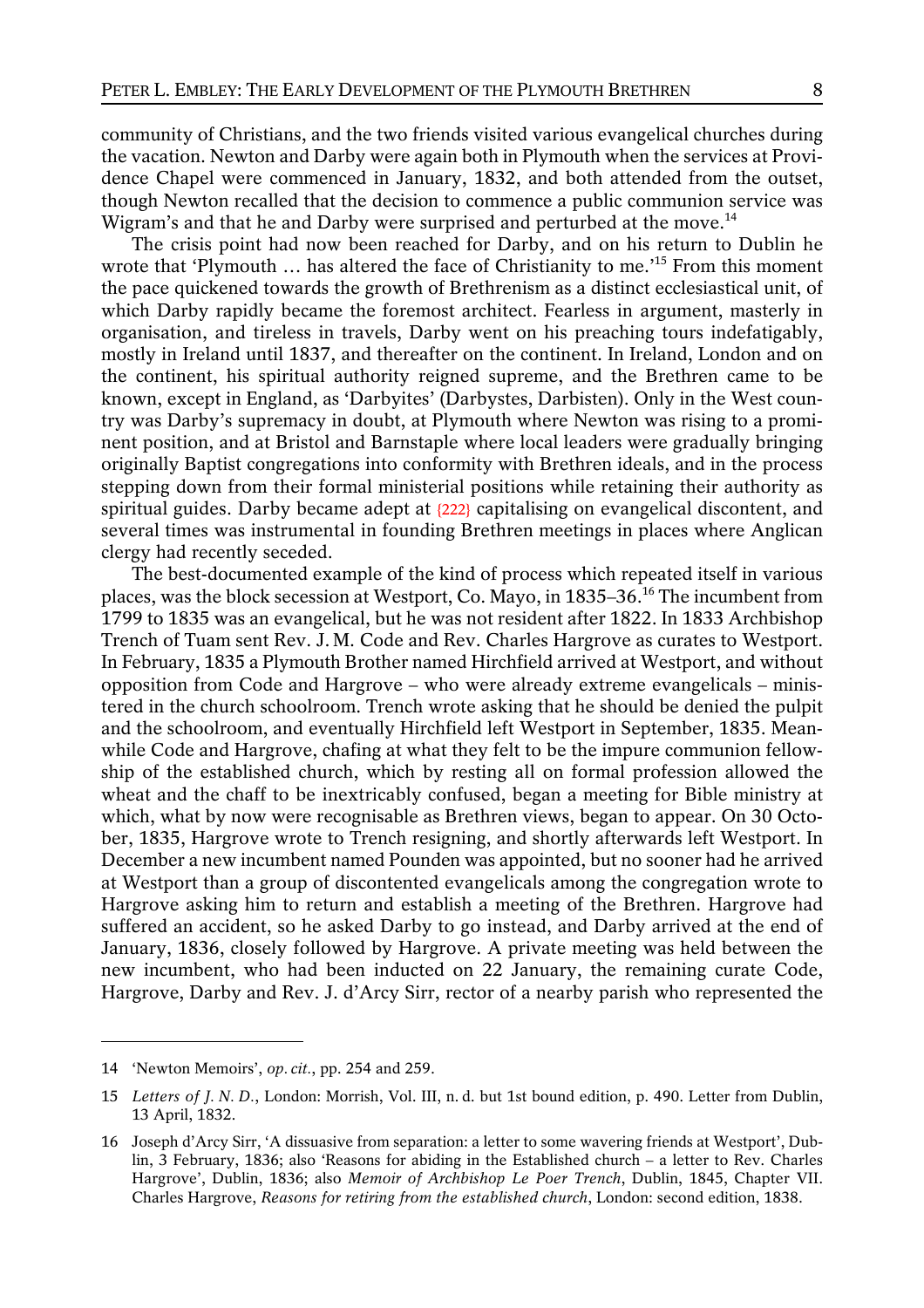Archbishop. A few days later Code resigned and joined the Brethren; he latterly lived at Cork, and from 1840 was a leading figure among the Brethren at Bath.

{223} Hargrove published his reasons for retiring from the ministry, the main ones being the evil union of church and state leading to worldliness in the church, and the absence of a genuine communion discipline, exemplified in the fact that if the church were faithful, one of the first people it would excommunicate would be William IV. Hargrove also expressed dislike of the baptismal, ordination and burial services as resting upon formal outward profession what could be conferred only by inward decision and commitment. He claimed that the primary duty of the Christian should be 'separation from evil', by which Hargrove, followed by the Brethren in general, meant primarily not moral failing but doctrinal and ecclesiastical error. This indicated a distinct change of emphasis from the considerations guiding the actions of the earliest Brethren, who had sought to demonstrate positively the truth of the unity of Christian believers rather than to witness against what they felt to be error in the churches. The change of emphasis took place gradually as Brethrenism developed, and was probably inevitable immediately there was a sufficient number of assemblies, with a reasonable degree of cohesion, for Brethren to feel themselves part of a distinct ecclesiastical unit which should be supported for its own sake – in spite of all their protestations that they intended to found no new sect, and that they met solely as 'brethren'. Whatever the reasons for the change, no small part of it was due to Darby's proselytising labours at Westport and elsewhere.

Groves had taken no part in the development of Brethrenism as a distinct entity, since he had left England in 1829. Because of his detachment and extended absence during the crucial formative period, he was therefore more able than anyone else to see the signs of the shift of emphasis when he returned to England in autumn 1834. He stayed for fifteen months, during which time he moved freely among the Brethren at Bristol, Plymouth and Dublin. He met Darby on only a few occasions, and it is clear that he was already aware of a considerable difference of outlook between them on the subject of Christian communion, for on the eve of his departure for India from Milford Haven, he wrote a sadly prophetic letter to Darby which is a very important document in view of the {224} later history of Brethrenism.<sup>17</sup> Groves had noticed the change of emphasis in the infant meetings, particularly those where Darby's influence was strong, away from witnessing to the positive truth of the unity of believers and towards the necessity for witnessing against error in church order and doctrine and separating oneself from it. Groves had been accused of changing his principles by Wigram, Cronin, Hall and others during his stay in England; but he suggested that it was Darby who had departed from the original ideals propounded at the outset in Dublin. Groves wrote that these ideals were the desire to acknowledge the common life of the family of God in every Christian and group of Christians, and to join with every such body as far as conscience would allow, while not necessarily endorsing all their practices or doctrines; and to follow the apostolic rule of not judging other men's consciences, the watchword being union rather than separation.

Groves' warning had four elements, all of which were abundantly demonstrated in later years in the development of Exclusivism. The first of these was that in principle Darby was 'returning to the city whence he departed'. The implication was that Darby's initial High Churchmanship was reappearing in his increasing tendency to demand doctrinal adherence as a prerequisite for admission to fellowship: 'making light not life the

<sup>17</sup> The letter, dated 10 March, 1836, appears in full in the appendix of *Memoir of A. N. Groves*, edited by his second wife.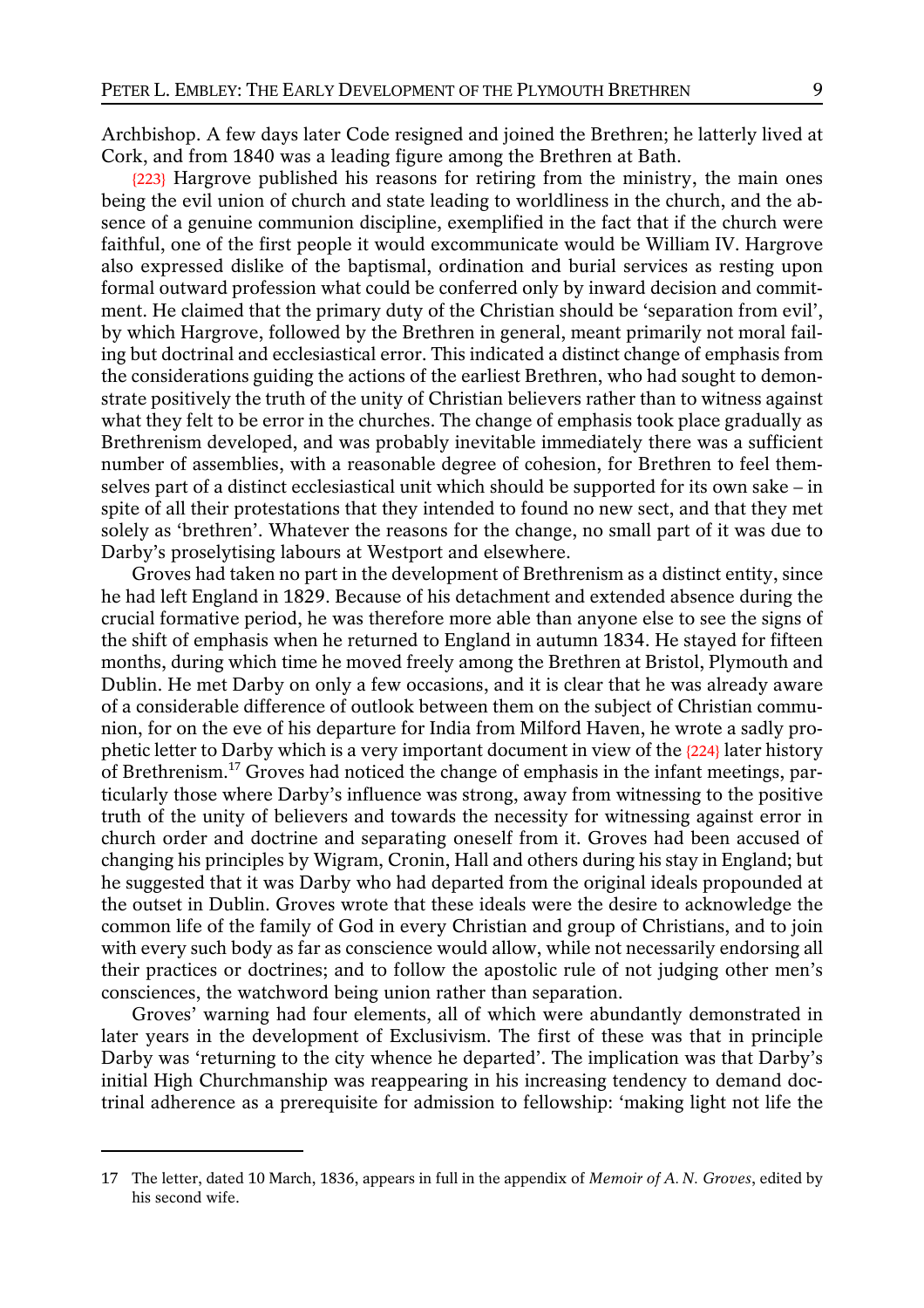measure of communion' – 'your union daily becoming one of doctrine and opinion more than life and love' – 'you will see all the evils of the systems from which you profess to be separated, to spring up among yourselves'. Darby might have replied that even from the first a minimum of correct doctrine was needed to qualify for communion, since there must be some criterion of belief by which to test the validity of a person's Christian experience, but it is clear that the required minimum was vastly widened as Brethrenism developed into a coherent system.

Second, Groves warned that the Brethren would come to be known more for what they witnessed against than for what they witnessed for: 'practically this will prove that you witness against all but yourselves, as certainly as the Walkerites or {225} Glassites'. This was a remarkably accurate prophecy of the public image of Brethrenism later in the century. Third, Groves warned of the danger that this tendency gave every opportunity for bigotry and the prominence of human authority: 'the position which this occupying the seat of judgement will place you in will be this: the most narrow-minded and bigoted will rule, because his conscience cannot and will not give way, and therefore the more enlarged heart must yield.' Finally, Groves laid the personal charge against Darby that the infant meetings were looking to him as their founder when they should be looking only to Christ as their Head.

The letter in which Groves made these points sheds very important light on the development of Darby's thinking in this crucial formative period of Brethrenism, and when compared with his surviving letters of 1832–34 makes it quite clear that he had changed, if not his conscious principles, at least his methods of putting them into practice. In 1832 Darby had written that he wished for 'a little more principle of largeness of communion' at the Bristol chapels, and in 1833 had exhorted the brethren at Plymouth with the words 'the moment you cease to be an available mount of communion for any consistent Christian, you will go to pieces or help the evil.'<sup>18</sup> Yet speaking of Exclusivism (whose principal architect was Darby) later in the century, one writer charged that it began with the principle of universal communion, but ended with universal excommunication.<sup>19</sup> Groves' more catholic ideals were, however, preserved among the Open Brethren, and Bristol and Barnstaple continued to represent the most open and broad communion within Brethrenism. At Bristol the Brethren leaders were George Müller (famed for his Orphanage work) and Henry Craik, who had accepted the joint pastorate of Gideon and Bethesda chapels in 1832 and who gradually introduced Brethren practices of charismatic {226} worship, open communion and membership, and the absence of both stated salary and formal authority for the pastorate. At Barnstaple the leader was Robert Chapman, who slowly but surely liberalised along Brethren lines the small Strict Baptist community of which he had become pastor in 1832. The tact and caution with which these three men proceeded called forth some criticism from other Brethren, and their cautious methods appear in sharp contrast to those employed by Darby in his later ecclesiastical dealings.

The differing trends within the Brethren community in Britain in the 1830s are shown in sharper relief by consideration of the three main fields of expansion of the movement: the itinerant preaching of Darby, and linked with him the work of his staunch ally Wigram

<sup>18</sup> *Letters of J.N.D.*, London: Morrish, Vol. I (see note 14), p. 10 (letter 15 October, 1832) and p. 21 (letter received 30 April, 1833).

<sup>19</sup> A. A. Rees, *Four Letters,* Letter I. Quoted and commented upon by W. B. Neatby, *A History of the Plymouth Brethren*, London: Hodder & Stoughton, 1901, p. 59. Neatby's is by far the most objective account of the development of Brethrenism, though based on poor primary sources for the early days.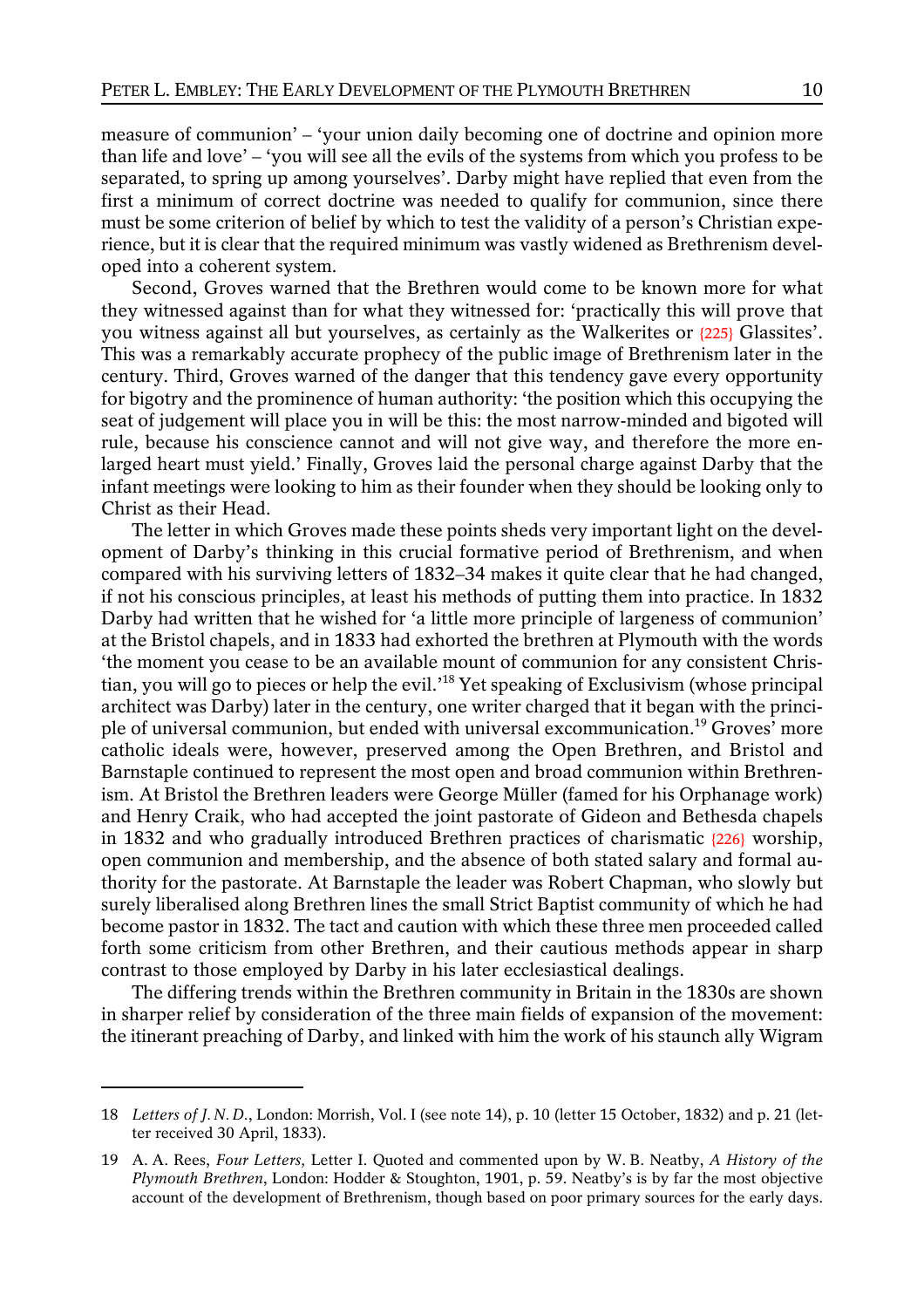in London; Müller, Craik and Chapman around Bristol and Barnstaple; and Newton at Plymouth. The tendency to centralisation in the sections of Brethrenism where Darby's influence was supreme appeared early. That the meetings were increasingly looking to him as their founder had been noticed by Groves in 1836, but formal centralisation became an explicit issue in a letter written by Wigram to Darby on 6 October, 1838, in which he asked Darby's opinion on the suggestion that with the increase of meetings in London there should be one central meeting to which all the others should be subordinate. Significantly the motive for such a plan was to make possible the administration of a comprehensive communion discipline:

There is a matter exercising the minds of some of us at this present time in which you may be (and in some sense certainly are) concerned. The question I refer to is, How are meetings for communion of saints in these parts to be regulated? Would it be for the glory of the Lord and the increase of testimony to have one central meeting, the common responsibility of all within reach, and as many meetings subordinate to it, as grace might vouchsafe – or to hold it to be better to allow the meetings to grow up as they may without connection and dependent upon the energy of individuals only? … I do indeed long to find myself more distinctly associated with those who as brethren will feel and bear their measure of responsibility, but this is all I can say; for truly, provided there be in London some place {227} where the wanderer can find rest and communion, my desire is met …<sup>20</sup>

The problem of church government was bound to arise when Brethren assemblies became numerous, and Wigram's letter indicates two perfectly distinct attitudes prevalent among Brethren to this matter; one was that the government of the local church, including the question of reception to communion, should be entirely the responsibility of those acknowledged as local leaders, and the other was that some form of metropolitan organisation should be established. Darby's reply to Wigram's letter has not survived, but the latter course was ultimately taken in Exclusivism in spite of the nominal retention of local autonomy. The beginnings of the development of the Saturday metropolitan meeting of Exclusives in London may probably be traced to this initial move towards a federation of the London meetings; at the end of the nineteenth century the decree of 'Park Street' had become a fiat carrying all the authority of a Papal Bull.<sup>21</sup> To Darby and the Exclusives the principle of 'independency' asserted by the Open Brethren after 1848 was confusion. It meant that the decision whether or not to admit an individual to communion was left entirely to the elders of the assembly to which he applied, and this implied the risk – apparently contrary to the ideal of the church as 'one body' – that a doubtful case might be rejected at one meeting but admitted at the next.

Brethrenism in its first twenty years had thus passed through several stages: it began as a pre-separatist fellowship of Christians seeking closer unity, passed through the stage of an ecumenical counter-sectarian evangelical movement which began to draw people from their own denominations to experience a more vital Christianity, and in the inevitable third stage of greater definition and articulation it approached a watershed. There was increasing concern about the doctrinal and organisational boundaries of the movement, and heightened self-consciousness about the scriptural principles involved. It {228} was at this point that the movement began to divide into those for whom distinctiveness of com-

<sup>20</sup> Quoted in Henry Groves, 'Darbyism: its rise and development, and a review of "the Bethesda Question"' (n. d. tract but c. 1866), p. 11. Henry Groves was one of the sons of Anthony Norris Groves and an Open Brother.

<sup>21</sup> Neatby, *op. cit.*, pp. 214–16 and p. 303.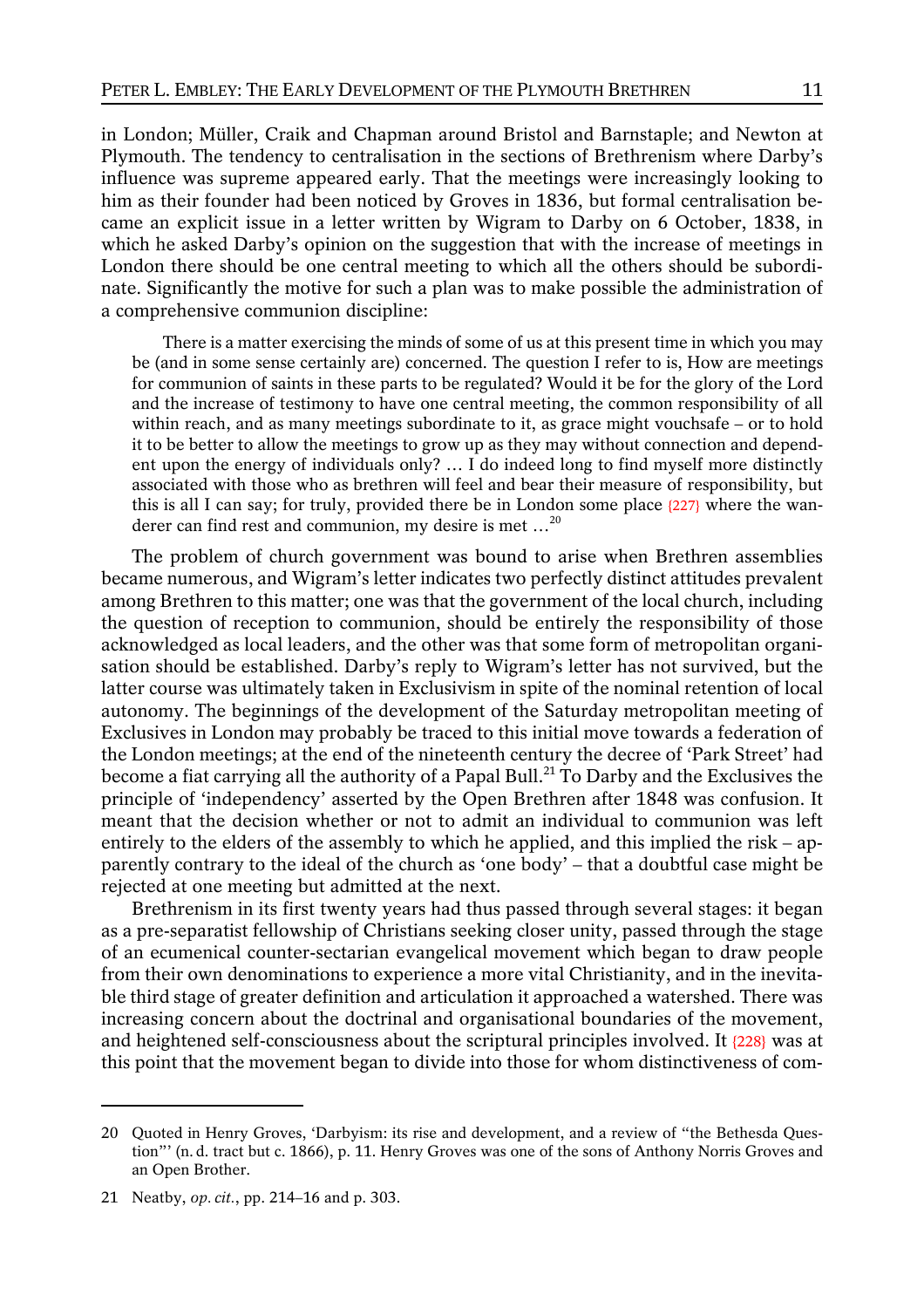mitment and association was paramount – the Exclusives – and those who wished to retain a degree of doctrinal tolerance and the principle of congregational autonomy as a sufficient organisational basis. This division was not fully articulate until after 1848, but it was foreshadowed in the gradual estrangement between Darby and Groves.

Most of the meetings in the West Country were visited frequently by preachers from the Bristol assembly, and were consequently influenced by the more liberal views of Müller and Craik; in 1848 almost all of them became Open Brethren assemblies with only minority Exclusive secessions, although Hall at Hereford eventually went with Darby. Groves was particularly esteemed among the members of these meetings and felt most at home there when on furlough from the mission field; today Open Brethren think of Groves as the originator of their principles in much the same way as the Exclusives remember Darby.

The Plymouth meeting, however, was rather unique from several points of view; it was the largest and best known, and Newton who was its leading figure was more of an intellectual than almost anyone among the Brethren – he had been elected a Lay Fellow of Exeter College Oxford at the age of eighteen and a half after only seventeen months in the university, and he held his Fellowship for nearly six years until his marriage on 15 March, 1832. As time went on Newton assumed more and more autocratic control over the meeting at Plymouth. His motive was partly to exercise theological censorship in the church, as he had strong doctrinal disagreements with Darby and the majority of Brethren over certain matters, particularly rejecting the doctrine of the 'any-moment' return of Christ and the 'dispensational' view of the New Testament which assigned different sections even of Christ's teaching to the different dispensations of God's dealing with men; Newton characterised this as 'grasshopper exegesis'. He exercised his control by various means: he persuaded the meeting to abandon the practice of weeknight 'care' meeting which Darby considered a safeguard of democracy; he exercised increasing {229} theological censorship (via its editor Harris) of the quarterly Plymouth publication *The Christian Witness* (1834–41) of which the last two issues quite clearly put forward Newton's views in favour of a stated ministry and a recognised eldership as against Darby's rejection of them; he promoted an assiduous distribution of tracts combating Darbyite exegesis, especially on prophecy; and what was probably worst of all in Darby's eyes because of the charismatic principle of worship, he introduced some restriction on who might preach and minister in the Plymouth meeting.

Amid the gathering tension, kept alive – even though Darby spent most of his time from 1837 to 1845 in Switzerland and France – through a war of pamphlets, most of the West country Brethren were content not to take sides but to wait with a certain degree of apprehension for the inevitable storm. Müller himself was vastly preoccupied with the venture of faith involved in starting his orphan homes at Bristol entirely on the proceeds of 'faith-giving' without any public appeals for funds, and his passive role in the whole succeeding dispute is largely explicable on the basis of his impatience with domestic quarrels in the church at such a time. That matters did not come to a head earlier was largely due to the regional arrangement of the Brethren communities; once away from the West country there was a broad empty swathe across the Midlands. There were no Brethren meetings at all in Norfolk, Rutland, Cambridgeshire, Huntingdonshire, Buckinghamshire, Hertfordshire, Derbyshire, Nottinghamshire, Leicestershire and Lincolnshire, and only one each in Bedfordshire and Northamptonshire. There was a concentration around London, and about twenty-five meetings in Yorkshire and Lancashire mostly originating in a block secession from the Methodist New Connexion in 1841–43 with some earlier relics of the 1835–37 Quaker secessions (the Beacon controversy having centred on the Man-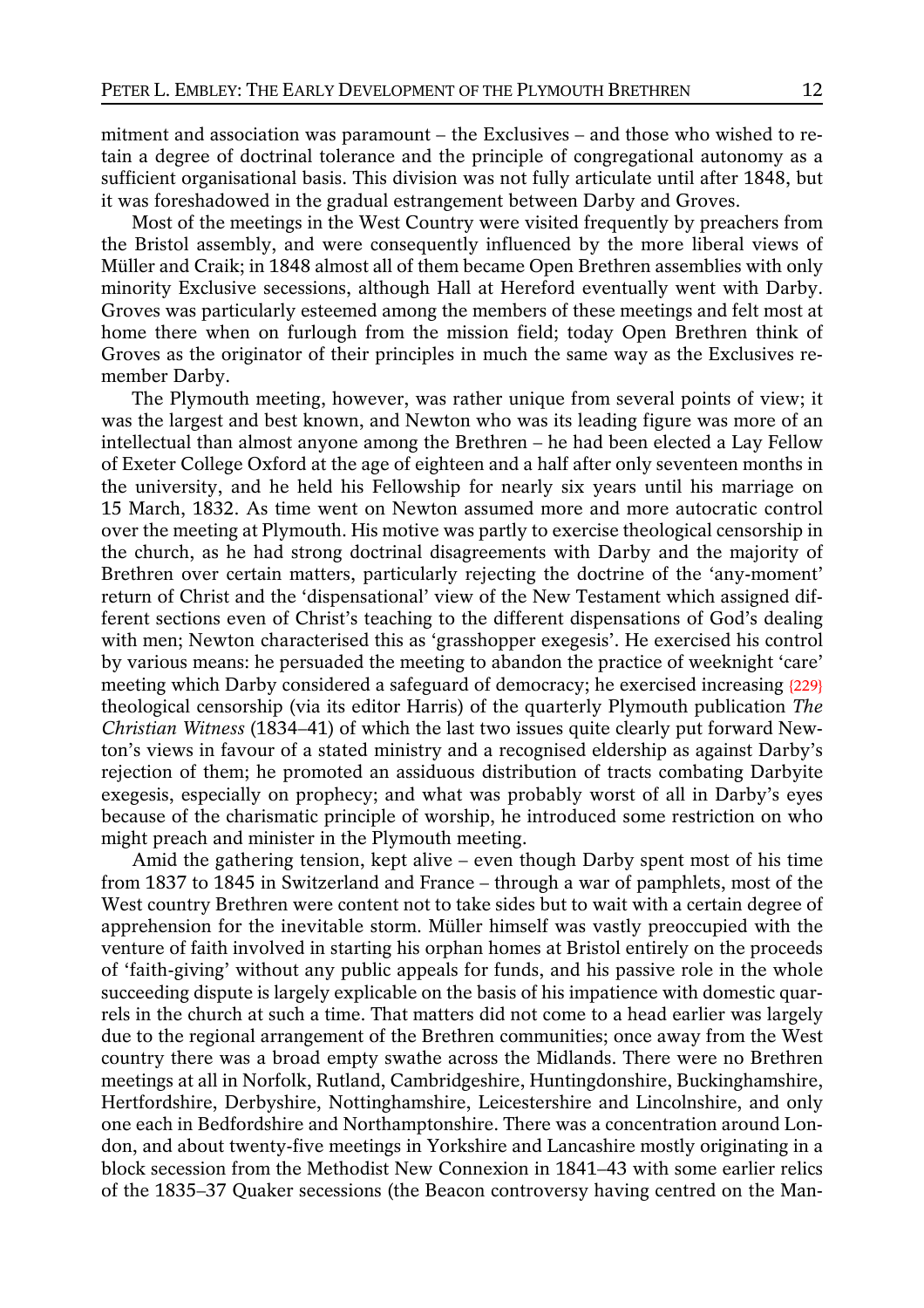chester Quarterly Meeting). In the Northern assemblies Darby was well-known, while Müller and Craik were little known outside the West country except for some isolated meetings in Westmorland where they preached several times. Significantly the meetings at Kendal and Bowness were among those which became Open Brethren {230} assemblies after 1848. Regional Saturday conferences for Bible ministry did not greatly overcome this regional arrangement, and almost the only time when Brethren from all parts met was at the annual conferences for the study of prophecy held among other places at Liverpool and London. In any case Darby's prophetic views held immense sway at these and it seems certain that those with opposing views did not often attend; certainly Newton did not have anything to do with them.

The crisis came to a head in 1845 in a direct clash between Newton and Darby at Plymouth leading to the formation of a rival meeting there. The details of the dispute cast most interesting light on the structure of the Brethren community:

… the Brethren in their first great emergency found themselves absolutely unprepared to grapple with it. They had no constitution of any kind. They repudiated Congregationalism, but they left their communities to fight their battles on no acknowledged basis and with no defined court of appeal. If once the sense of fair play (one would be ashamed to speak of spirituality) broke down, there was no check on the most arbitrary temper. The Brethren were never weary of denouncing 'system', but they made haste to demonstrate that the worst system can hardly be so bad as no system at all. $^{22}$ 

Darby arrived in Plymouth from Switzerland about 20 March, 1845, and without paying social calls on Newton or his co-workers in ministry, arranged meetings for Bible study at which, and also in many private conversations, he severely criticised Newton. On 30 March Newton, somewhat concerned, wrote to his co-workers Harris, Soltau and Batten asking for their support against Darby: 'I do intreat you to express openly and unequivocally your united disapproval of the course that he has seen fit to pursue. … I believe an apostle would scarcely seek to be a kind of universal *censor* in the way Mr Darby does …'<sup>23</sup> Harris and Batten duly spoke to Darby, and he disavowed any antagonistic intent. On receiving their {231} report, Newton wrote a pacific note to Darby, which led to a further exchange of three letters each way, those from Darby's side latterly becoming shorter, less courteous and less coherent – though Darby never excelled at punctuation – as if he was writing in growing impatience and anger. In the course of this correspondence, exchanged by hand while both men were in Plymouth, Darby charged Newton with unchristian conduct: 'you have acted very badly towards many beloved brethren and in the sight of God' (letter 2) – and with sectarianism, this charge relating not to a closed or narrow communion but to Newton's system of doctrine: 'what I object to is the systematic effort to form a sect and the discrediting and denouncing those who do not adopt the opinions which form its base' (letter 6).<sup>24</sup> As Darby's last charge seemed to Newton to implicate his fellow workers, he laid the 'Seven Letters' before them, and a meeting of fifteen Brethren, including Newton and Darby, was held to discuss the charges. At this meeting it seems that Newton lost his self-control and in anger stated that he wished to

<sup>22</sup> Neatby, *op. cit.*, p. 121. The word 'system' was employed to refer to all ecclesiastical arrangements of the churches, particularly those of the Anglican Church, and is still a current usage among Exclusive Brethren.

<sup>23</sup> Copy in possession of Mr C. E. Fry, 1845, Folio 2.

<sup>24</sup> All seven original letters are extant, the four from Newton in the Sibthorpe collection and the three from Darby in the Fry collection.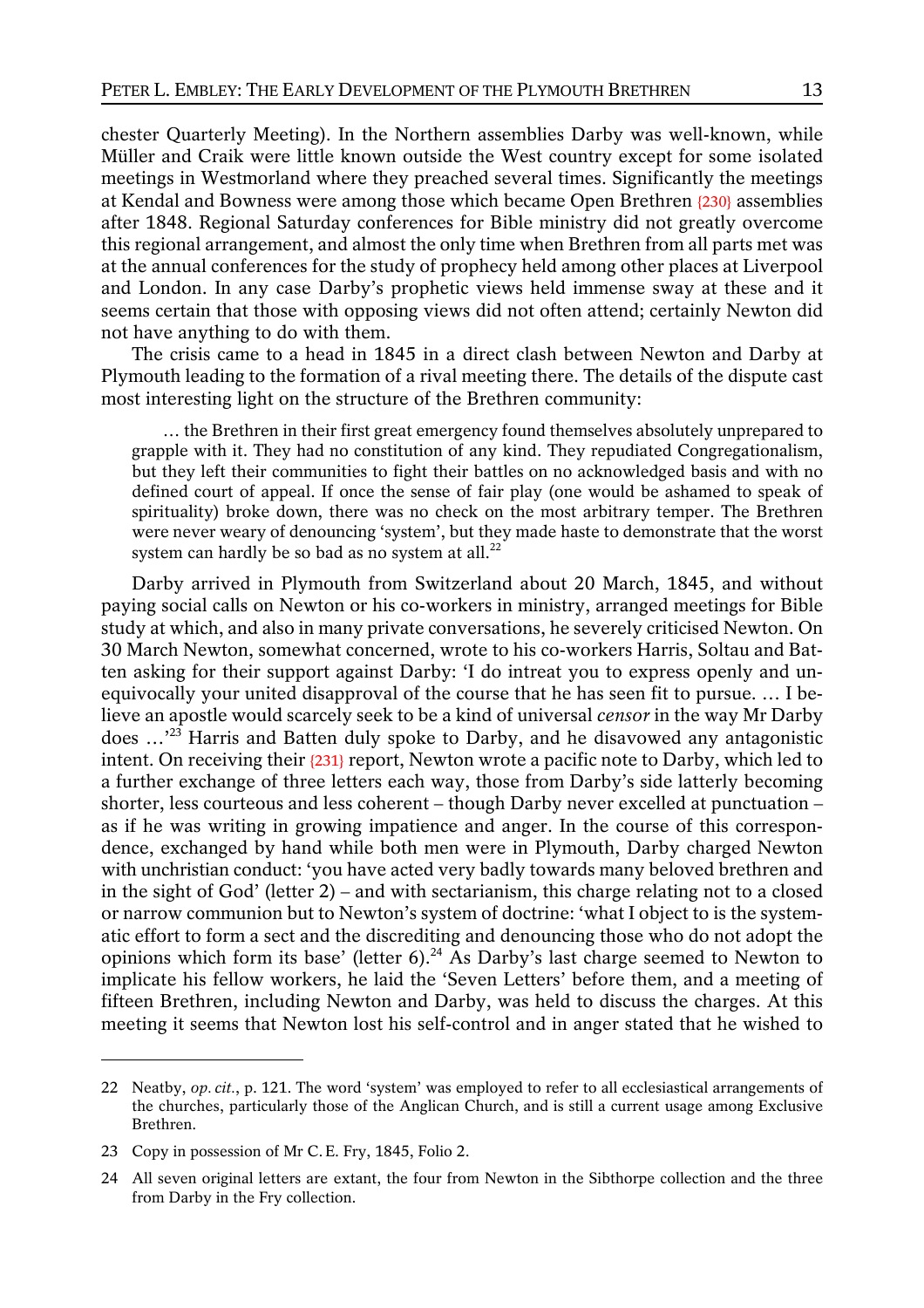make Plymouth a centre of opposition to Darby's system of teaching and thus control at least the western counties. Another fellow-worker of Newton's, Clulow, asked Newton to give him a written account of the meeting; Newton wrote him a letter dated 18 April stating that Darby had charged him with sectarianism, and giving the 'substance' of his reply, though omitting the geographical details about the western counties.

After a preaching tour in Somerset and another visit to Plymouth, Darby went to Jersey, while Harris, whose views on the disputed matters were increasingly diverging from Newton's, married and left Plymouth in July. Darby arrived back in England on 18 October, and at the end of the morning meeting for breaking of bread on his first Sunday at Plymouth, 26 October, he detained the assembly and announced that he was leaving because 'God was displaced' – a reference to Newton's discouragement of unrestrained ministry and democratic church government. Darby felt, not without some justification, that the charismatic principle in both church {232} order and worship was being contravened by Newton's *de facto* adoption of a ministerial position. Nevertheless his initiative in forcing a division is clear, for he went straight to Plymouth on his return to England, uninvited by the leaders of the meeting and with no ties of home or family to draw him there; to his mind the ideals of Brethrenism were at stake and the conflict was in one sense both inevitable and desirable.

A meeting was called for Monday, 17 November, to enable Darby to state publicly his reasons for leaving. Two or three hundred attended this meeting at Ebrington Street Chapel (to which the main services had been transferred in 1840 when Providence Chapel had become too small), and at it Darby made his first public charges against Newton's personal integrity, incidentally without first communicating them to Newton. The two principal charges were that Newton's account of the April meeting in his letter to Clulow (which had since been published locally with an appendix listing sixteen points Newton wished to maintain against Darby) was false, and that Newton was guilty of dishonesty over some amendments to a tract of his which in fact, Darby claimed, reversed the force of the argument of the original. The specific importance of this tract, which had been circulating in manuscript for some years but which Newton had published in printed form in summer 1845 with certain amendments (the preface acknowledging this), was that in it Newton had been dealing with his views on the authority of teachers in the Church. This was now one of the disputed questions, Darby having entirely rejected any formal eldership and disliking Newton's attempted restriction of ministry to certain accepted brethren. Darby now accused Newton of evading his accusations by dishonestly seeking to establish that some years previously he had written against the doctrines he was now accused of holding. A profound scandal throughout Brethrenism arose from these charges, and in the ensuing warfare Darby increasingly suggested the agency of Satan to explain the actions of Newton and his friends. It has been suggested that if Newton had sent Darby a lawyer's letter immediately the charges had been made, the Church would have been spared a very great scandal, but such a course did not commend {233} itself to Newton, who following St Paul believed that disputes between believers should not need to be settled by recourse to a secular court.<sup>25</sup>

Having heard of the dispute at Plymouth, leading Brethren from various parts of the country travelled there to investigate, mostly invited by one or other of the parties in the dispute. A most haphazard and inconclusive inquiry took place in the first fortnight of December, largely by means of private interviews. No formal conclusion was reached, but

<sup>25</sup> Neatby, *op. cit.*, p. 155.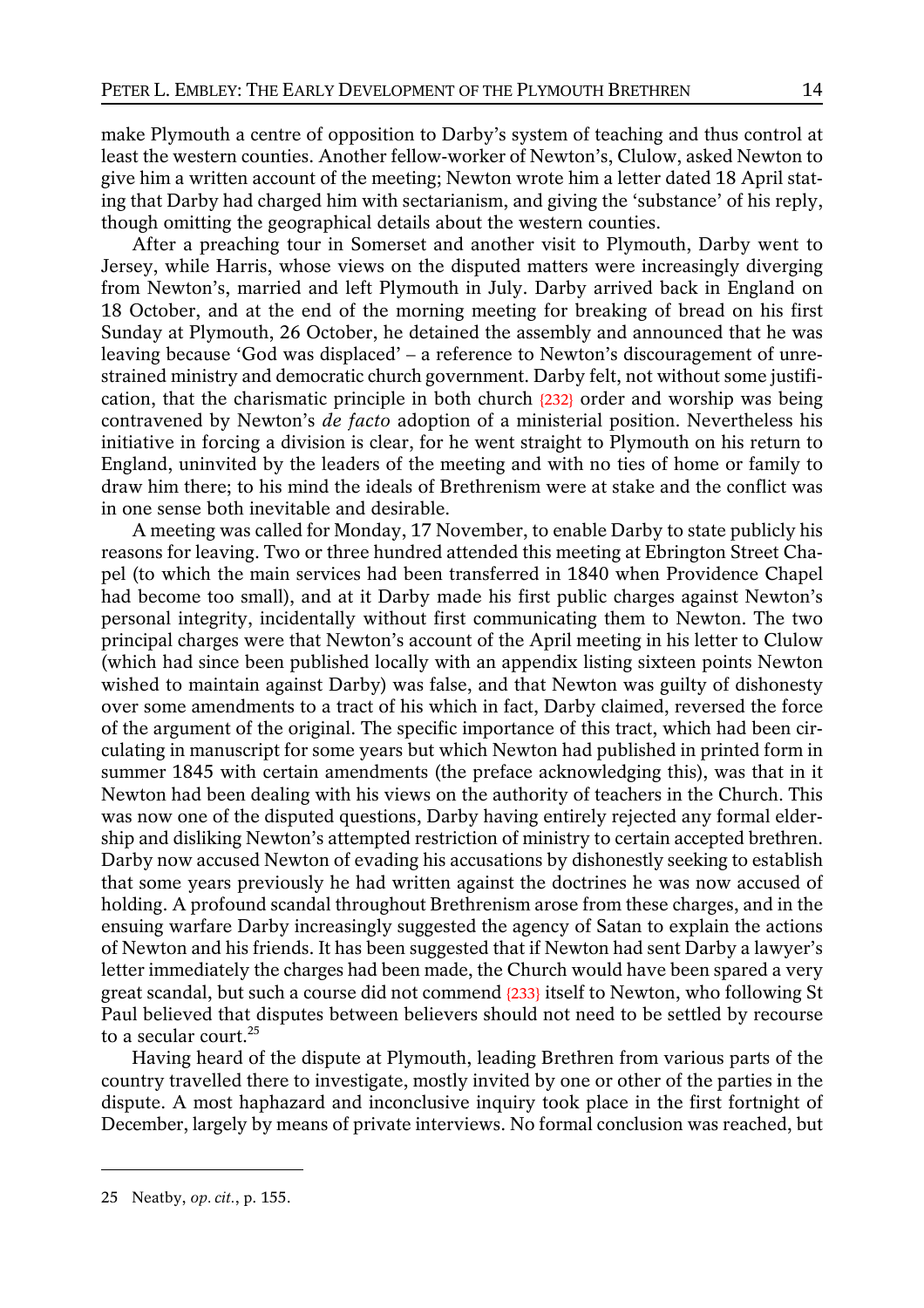of the ten leading Brethren principally involved, Congleton and Rhind (the latter also on behalf of Richards, Moseley and Morris) wrote to Newton exculpating him<sup>26</sup>, while on the other hand at least three of the ten, Wigram, McAdam and Sir Alexander Campbell, later became passionate partisans of Darby. However as a result Soltau signed a note on 17 December informing the Ebrington Street Church that in his judgment and that of Batten, Dyer and Clulow (co-workers with Newton) the charges against Newton had been satisfactorily answered. Darby was away from Plymouth for a fortnight, having asked Congleton and others to try to arrange a full church meeting to hear his charges against Newton, but when on his return he found that nothing had been done about this, he founded a rival meeting, with the help of Wigram, who still owned the Raleigh Street Chapel and provided it for Darby's use. The first services of this rival congregation were on Sunday, 28 December, 1845, when Wigram preached in the afternoon and Darby in the evening.<sup>27</sup> Darby states that he had hired a private room for the breaking-of-bread, presumably on that Sunday, expecting five or six to attend, but in fact there were fifty or sixty.<sup>28</sup> From the following Sunday the breaking-of-bread was held regularly in Raleigh Street Chapel, and the division was thus confirmed.

On Sunday, 11 January, 1846, at the meeting for breaking-of-bread at Rawstorne Street Chapel in London, Congleton accused Wigram of helping Darby to make a schism at {234} Plymouth. Since the meeting would not take up the matter Congleton withdrew from it, and afterwards refused to take sides with either Newton or Darby, though after 1848 he was in fellowship with Open Brethren. The Brethren in London tried to persuade Newton to appear before a meeting at Rawstorne Street, but he resolutely refused to do this, on the ground that such a meeting could not be a competent judicial assembly, his own church having already vindicated him. The first set of meetings to which he was invited, in April 1846, took place regardless of his absence; one of the leading figures was Chapman from Barnstaple, who suggested that the real trouble at Plymouth had simply been Newton's concentration of authority in himself. However, after 1848 Chapman too was in fellowship with Open Brethren. In 1846 Darby spent most of his time at Plymouth, where a tremendous undercover campaign was waged by both sides to recruit the uncommitted; it was in this campaign that the women of the Brethren community, hitherto in enforced quiescence, played a most significant part. The fact that Darby was an extremely eligible bachelor of forty-five may have played no small part in this proceeding.

In November 1846 Darby's *Narrative of the facts, connected with the separation of the writer from the congregation meeting in Ebrington Street* was published; this tract is a passionate party pamphlet, and while it is certain that Darby would never have been intentionally untruthful, he invariably throws the benefit of the doubt in the scale against Newton. The pacific and fair-minded Congleton, a member of the Brethren since the beginnings in Dublin, wrote in February 1847 of Darby's account: 'As to John Darby's narratives, I am thoroughly disgusted with them, both the spirit of them and the falseness of them, though I do not charge him with intentional falsehood. He seems to me like a man intoxicated. I trust he will soon come to his senses …'<sup>29</sup> A further series of meetings was held at Rawstorne Street in November 1846, to which Newton once more refused to

<sup>26</sup> The original letters are in the Fry collection.

<sup>27</sup> Letter from Congleton to Berger, 4 April, 1846, in the Fry collection.

<sup>28 &#</sup>x27;Narrative of the Facts …' in *Collected Writings of J. N. D.*, Ecclesiastical Vol. IV, p. 78.

<sup>29</sup> Letter from Congleton to Newton, 10 February, 1847, in the Fry collection, 1847, Folio 2. Newton had asked Congleton to visit Plymouth, but he wrote to decline.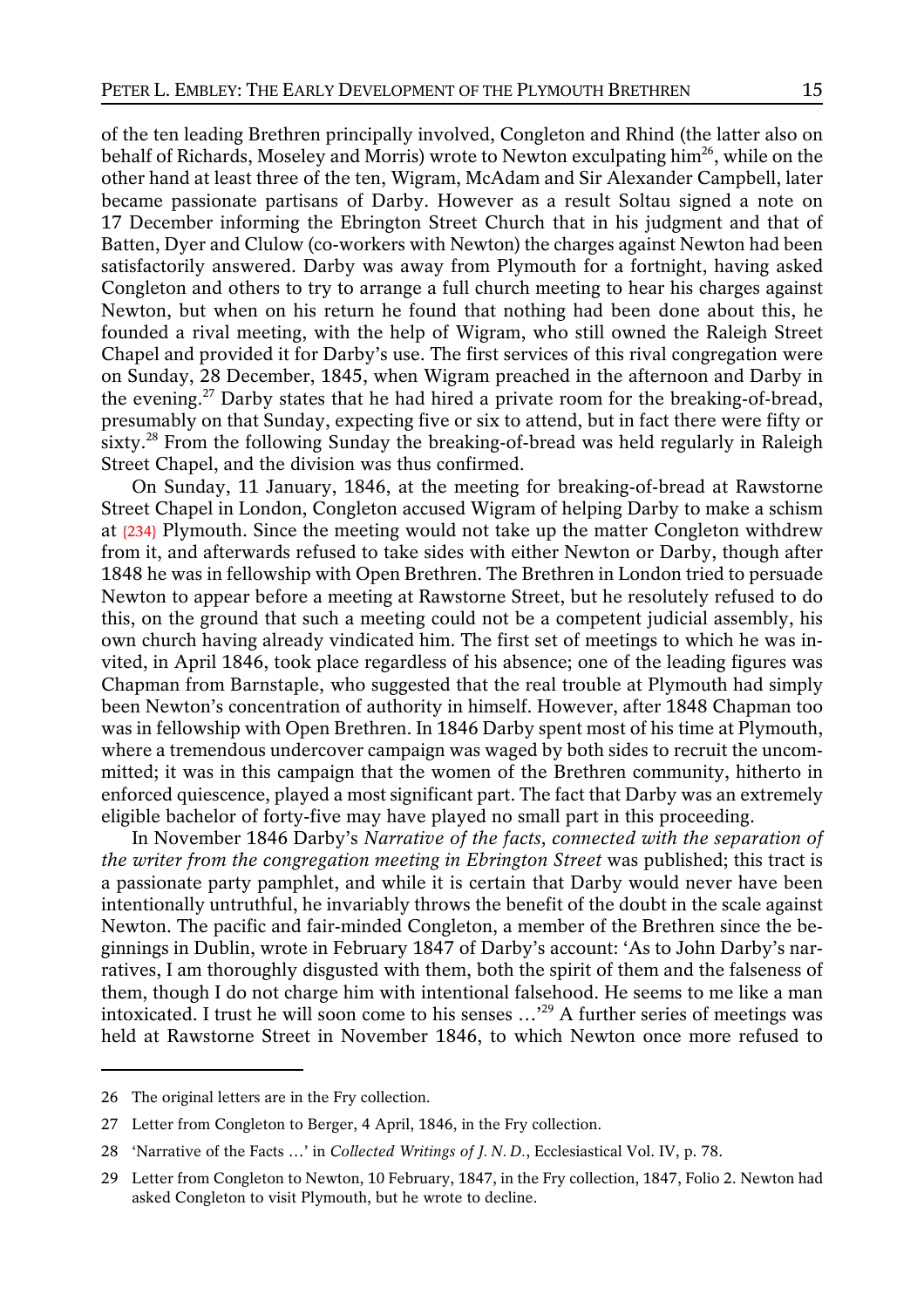come, although he made a brief visit to London {235} about this time and offered to answer privately any questions which were put to him. Newton's London visit was made the excuse for a note dated 13 December which was sent to him 'on behalf of the saints meeting at Rawstorne Street' – though by Darby's own admission there were dissentients at the meeting when this action was decided upon<sup>30</sup> – which refused him communion there. Since he had not applied for communion this was tantamount to an act of excommunication, and it was treated as such by its recipient in a lengthy 'Remonstrance' published on Christmas Day 1846. A final series of meetings was held at Rawstorne Street in February 1847, Newton again refusing to come; Darby attended all three sets of meetings.

At this stage the controversy did not have far-reaching repercussions, though there was some disturbance at Exeter, where Newton had a number of friends including his cousin George Treffry. It had also thus far been confined to matters of church order; but in June 1847 Treffry lent to a 'sister' at Exeter some notes taken at a lecture by Newton on the sixth psalm. These notes fell into the hands of Harris and McAdam, who were in Exeter at the time, and without consulting Newton to ask if the notes were a fair representation of his teaching – a step which might have been thought essential since the notes had been taken down at speed as he lectured and without his knowledge or approval – Harris published in July 1847 a tract entitled 'the sufferings of Christ as set forth in a lecture on Psalm Six' in which he condemned Newton's teaching as heretical with regard to the atoning sufferings of Christ.

A bitter tract war between Newton and Darby ensued, which made it clear that Newton had indeed departed from traditional orthodoxy by imputing to Christ non-atoning sufferings as a member of Israel, though he later returned to an orthodox position. The result was Newton's final departure from Plymouth on 8 December, 1847. He ultimately established an independent ultra-Calvinist church in London, so far removed from Brethren principles that for a time only Newton himself and Dr Samuel Tregelles, the textual critic and a {236} great friend of Newton's, were allowed to preach. The day before Newton left Plymouth, though he had already decided to leave, Soltau and Batten told him that they could no longer work with him at Plymouth, and at a meeting of several hundred gathered at Ebrington Street on Monday evening, 13 December, they 'confessed' in great emotion and withdrew, statedly from ministry but in fact from communion. Others withdrew also and Batten, Dyer, Haffner, Soltau and Walker all published 'Confessions' shortly afterwards. These to some extent justify Darby's charges of clericalism and sectarianism, but there is no admission of moral obliquity on the part of any of the confessors, though Darby had charged all of then  ${s_{\rm ic}}$  with this.<sup>31</sup> One matter which Haffner made much of confessing was that Newton had been accustomed to prepare sermons and ministry before delivery, in practical denial of the leading of the Holy Spirit; mention has already been made that in exclusivism specific preparation was deemed wrong. Tregelles was most distressed by these 'confessions' which he believed to have been made under great emotional pressure, and a reply to parts of them was drawn up under his guidance and published on 10 January, 1848. This 'statement from Christians assembling in the

<sup>30 &#</sup>x27;Account of the proceedings at Rawstorne Street in November and December 1846' in *Collected Writings of J. N. D.*, Ecclesiastical Vol. IV, *op. cit.*, pp. 141–3.

<sup>31</sup> Neatby, *op.cit.*, p. 140. The best objective contemporary account of the whole dispute is the anonymous tract 'A retrospect of events that have taken place amongst the Brethren', London, 1849. This appears to have been written by someone particularly well informed though not a member of the Brethren. It was accompanied by a companion tract 'An appendix illustrating ...' which gives four of the confessions. (BML 4135.e.36(1) and (2).)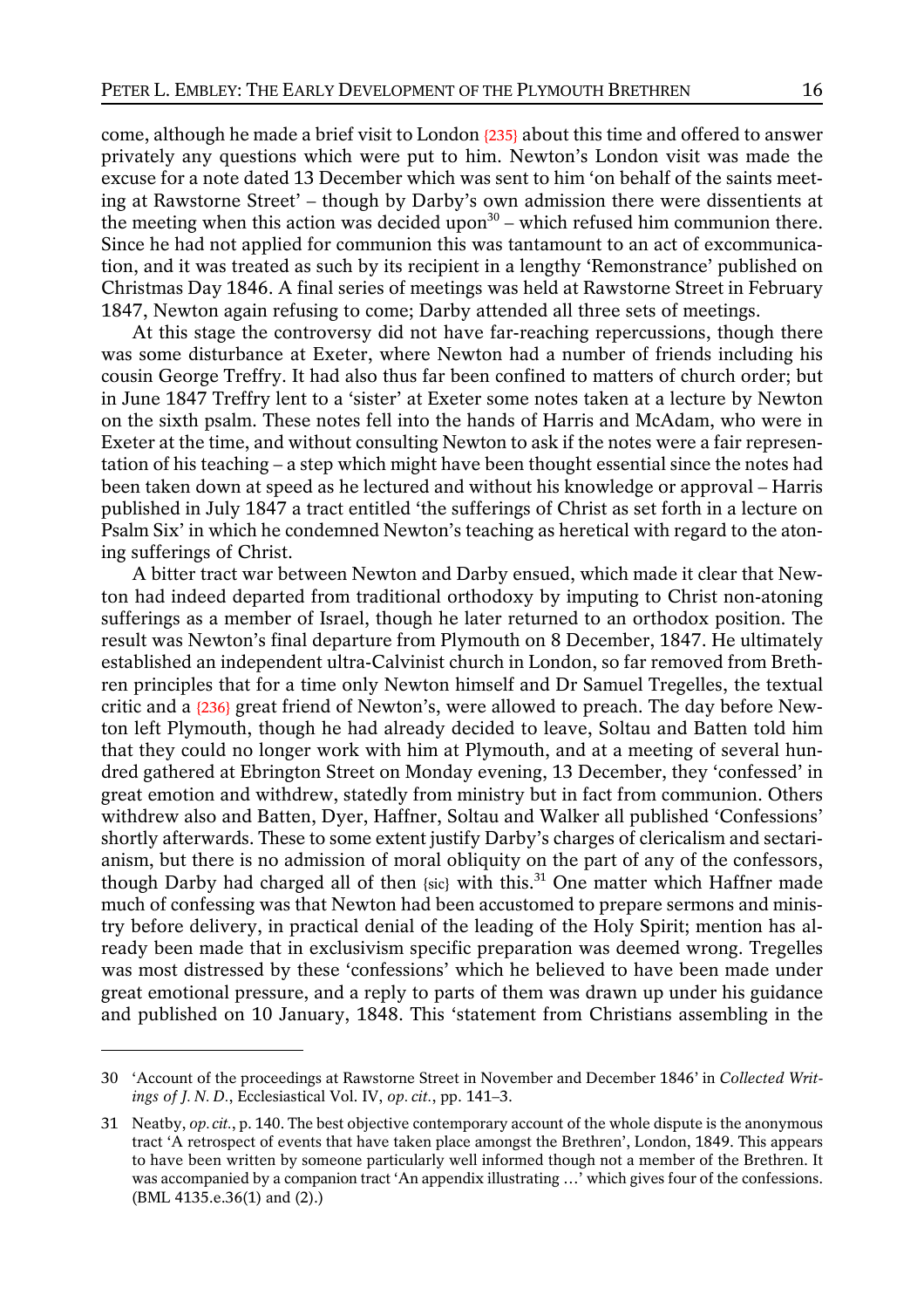name of the Lord in Ebrington Street, Plymouth' is clear and explicit and indicates the substantial orthodoxy of the remnant of the church. Mr and Mrs Batten and Soltau and his sister later desired a reunion with Newton<sup>32</sup>, but Soltau for a time entered fellowship with the Darbyites, only latterly joining the Open Brethren, among whom his family became prominent.

The Newtonian congregation at Plymouth, now much depleted in numbers, moved to a chapel in Compton Street in Midsummer 1848. Tregelles was for a time the leading figure here, and Newton occasionally visited Plymouth and preached {237} there. In 1845 there had been 1,000 in fellowship at Ebrington Street, according to various Brethren histories; a list of communicants at Raleigh Street in March 1847 shows 210 names.<sup>33</sup> Darby therefore carried with him a substantial minority, though more certainly joined after the doctrinal dispute. However, the Darbyite congregation must have lost half its membership after the 1848 split, since only 116 attended the morning meeting on 30 March, 1851, at Providence Chapel, the figure of attenders at the breaking-of-bread service giving a fair guide to the actual membership. On the same date there were 280 present in the morning at Compton Street, which by now was hardly a Brethren meeting at all $^{34}$ 

The second stage of the crisis, which had far-reaching consequences in Brethrenism, centred around Bethesda chapel at Bristol, where Captain Woodfall and his brother, known as prominent friends of Newton's, applied for communion in April 1848 while on a visit to Bristol, as had previously been their custom. Three of Darby's partisans in the congregation, Alexander, Stancombe and Nash, objected, and at Craik's suggestion they themselves were appointed as investigators to test the soundness in doctrine of Woodfall's brother, Woodfall himself having been travelling on the Continent being accepted as ignorant of the state of the controversy. After the investigators' favourable report the Woodfalls were permitted to break bread at Bethesda. Darby, back from a French tour, visited Bristol about 20 April and Müller asked him to preach on Sunday 23rd; Darby refused, saying he had a previous engagement on the road to Exeter. A few days later, at a meeting of Brethren in Exeter, Darby stated that he could no longer go to Bethesda since the Woodfalls had been received there, though he had not suggested anything of the kind to Müller during their meeting or by letter since.

All this must have occurred after 10 May, for on that day a meeting of anti-Newtonians was held at Bath at which, although there was some dissension<sup>35</sup> there was apparently no discussion of a further split; Chapman and Congleton were {238} both present and would certainly have protested strongly if Darby had already indicated his intentions with regard to Bethesda. Soon after the Exeter meeting, Darby wrote from there to Müller giving the reasons for his decision, and in June 1848 Alexander seceded from the congregation at Bethesda, circulating a document giving as his reasons the possibility of various evils arising from the reception of the Woodfalls. On Thursday 29 June a letter setting forth the communion principles of the Bethesda assembly and signed by the ten leading Brethren, was read with explanatory comments to a church meeting at Bethesda. This stated at the outset in most unequivocal terms, the orthodox beliefs of Bethesda upon the disputed matters, notably the person of Christ, but the fatal paragraph which was seized

<sup>32</sup> Letter from Amy Toulmin to Kate Gidley, 26 February, 1848, Fry collection, 1848, Folio 6.

<sup>33</sup> Original, probably in Darby's handwriting, in Sibthorpe collection.

<sup>34</sup> Religious Census Returns, H.O. 129/11/287.

<sup>35</sup> Eye-witness account in Neatby, *op. cit.*, pp. 147–8.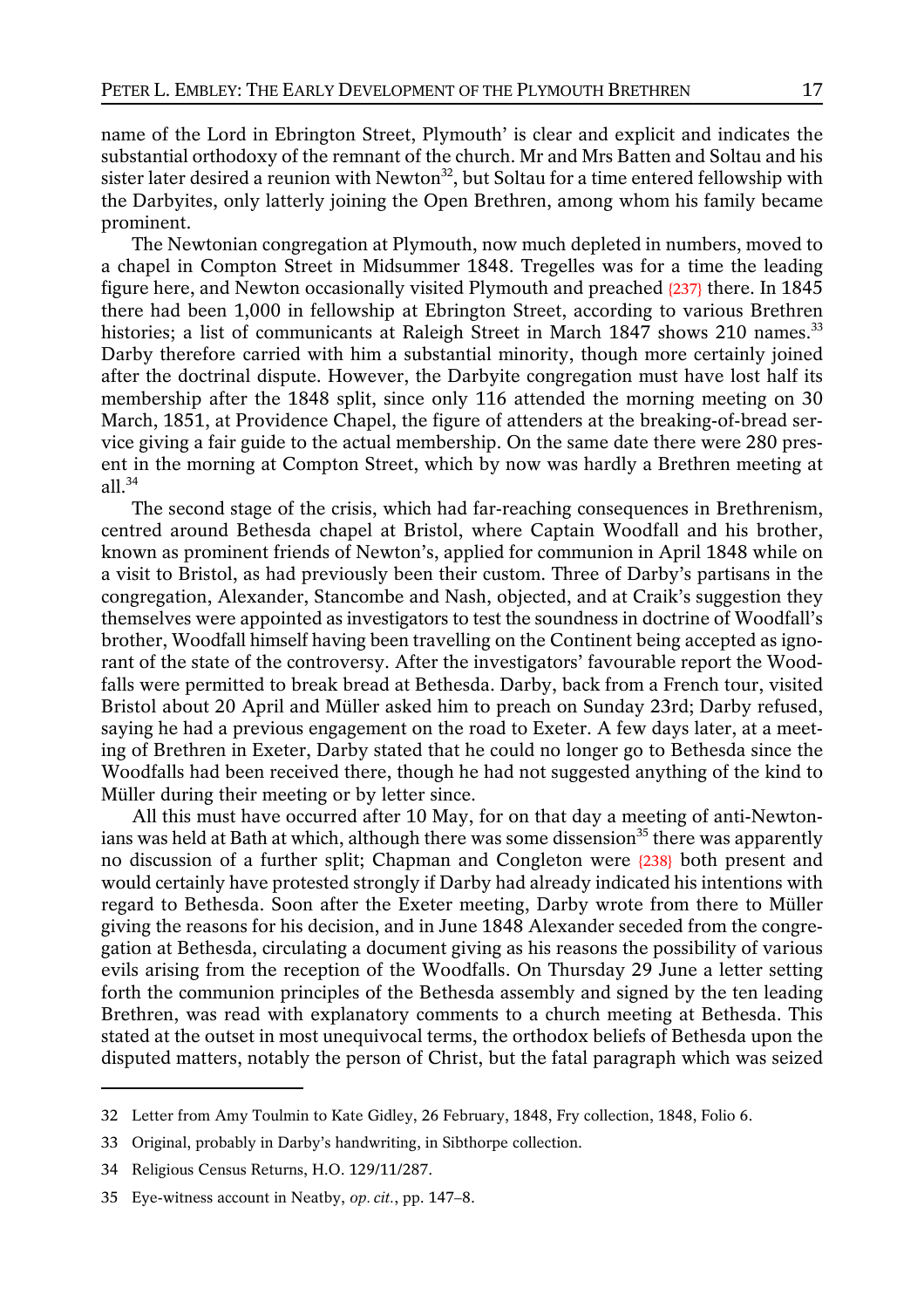upon by the Darbyites was one which stated that even supposing Newton's teaching to be fundamentally heretical, this would not warrant Bethesda refusing communion to persons coming from under his teaching unless they were convinced that such people were personally unsound in the faith. Shortly after this document had been sanctioned by Bethesda, Darby visited Bristol, and when his request for a church condemnation of Newton's tracts was refused, he tried to force the issue by the threat of separating all other Brethren assemblies from Bethesda.<sup>36</sup>

Until the end of July 1848 Darby was mostly at Plymouth, but he then toured the north, and from Leeds on 26 August, 1848, issued to all meetings his famous 'Bethesda circular<sup>37</sup> which stated in principle the whole subsequent discipline of Exclusivism. Darby's case was that Bethesda had not only refused to 'judge the evil' of Newton's tracts but that such evil had been deliberately admitted; agents of Newtonian heresy were actively at work in the Bethesda congregation; and the whole assembly was morally identified with this evil state of affairs. Any assembly which received into communion persons from Bethesda was similarly identified, and so the case of Bethesda 'involves to my mind the whole question of association with brethren'. Darby said that he himself would neither go {239} to Bethesda, nor where persons from Bethesda were knowingly admitted. Darby's idea of 'contamination' developed until it became something like the early Old Testament idea of holiness – almost a physical contagion. 'Evil' could be transferred *ad infinitum* from assembly to assembly throughout the world; to take an extreme example, if a Darbyite assembly refused to excommunicate a member who had taken communion somewhere on the Continent at an assembly which had once received someone from Bethesda, that Darbyite assembly could be judged 'identified with Mr Newton' and expelled. It seems that many Exclusives thought communion discipline should be administered by methods applicable to the exact sciences. The outworkings of Darby's action among Exclusive Brethren took some years to materialise, and there is evidence in his letters that his own attitude to the reception of believers to communion was somewhat more sensible than that of his more extreme followers, although after 1848 it rapidly became the case that Exclusive assemblies would not allow members of other evangelical churches to communicate while Open Brethren continued to allow this.

The exorbitant requirement of Darby's circular strained the affection of even his strongest supporters, but such was his immense personal ascendancy in the movement that within a few months a majority of the assemblies, except those closely connected with Bristol and Barnstaple, had conformed, though in most cases with individual secessions. The main reasons for this were that Darby had travelled more widely among the assemblies, and that Müller and Craik did not reply in print to the assiduous printed and spoken propagation of the Darbyite case. The die now being cast, it was of no avail that owing to Newton's republication of his tracts in summer 1848 the leaders at Bethesda decided after all to pass a church condemnation on them, which was done in December 1848. This made no practical difference to the procedure respecting reception to communion at Bethesda, which remained as it had always been, that persons who after interview with the elder Brethren were judged to be 'sound in faith and godly in walk' would be admitted to communion regardless of their ecclesiastical connections elsewhere.

{240} Darby's circular was the first watershed in Brethrenism: those who conformed to it became the Exclusive party, while those who rejected it or ignored it became the Open

<sup>36</sup> Henry Groves, *Darbyism: Its Rise and Development*, London: Houlston & Wright, 1866 (or 67?), p. 47.

<sup>37</sup> Printed in full in *Collected Writings of J. N. D.*, Doctrinal Volume IV, pp. 253ff.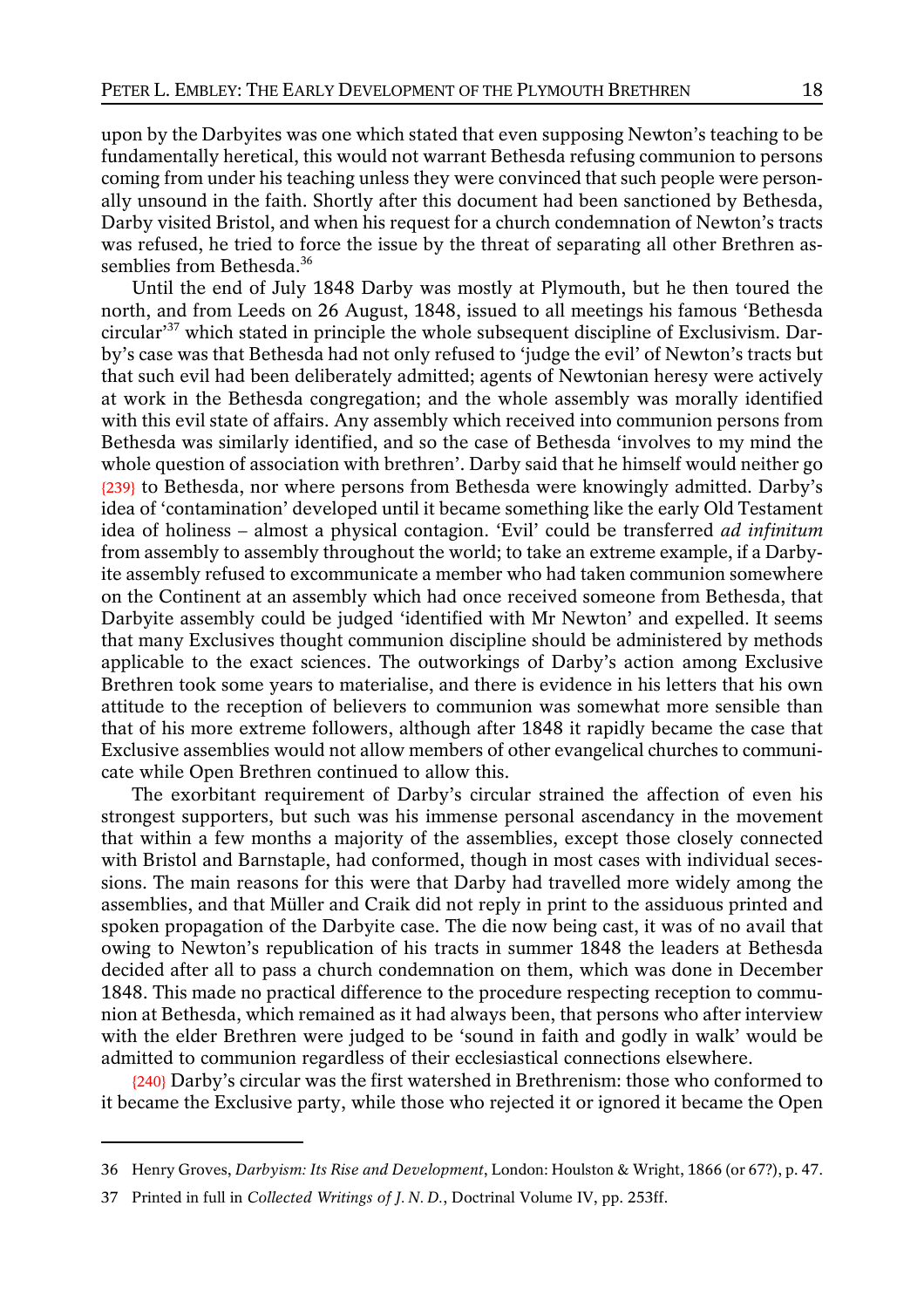Brethren. After the Bethesda condemnation of Newton's tracts it seems that Darby made an attempt at a reconciliation. At ten to one on a day in July 1849 Darby called on Müller at his recently opened Orphan House on Ashley Down, Bristol, and said that as Bethesda had now judged the tracts there was no longer any reason why they should be separated. Müller replied that he had an engagement at one, and in any case since Darby had acted so wickedly in the matter there was no time to enter upon it immediately; whereupon Darby left and the two leaders never met again. This account was given by Müller, and Darby later stated that it was 'utterly contrary to the truth', but neither denied that the interview took place nor furnished an alternative account. If Müller's account of the meeting was accurate<sup>38</sup>, Darby left his presence to enforce literally to the ends of the earth a decree which he had just admitted was obsolete. According to several of Darby's published letters, he later 'withdrew' the circular, though this can have meant no more than that he ceased to circulate the actual document, while continuing the system of discipline it implied.

Two examples of the early operation of Darby's decree must suffice. One of its earliest victims was Groves himself, who had returned to England from India in March 1848 and stayed for fifteen months, spending much of his time at Bristol. In early 1849 he visited the meeting at Brook Street Chapel, Tottenham, and took the communion there. The Tottenham meeting was a sizeable one and was well known among Brethren because of the presence there of its two ex-Quaker founder-members, the brothers John and Robert Howard; nevertheless when it became known that Groves had been received to communion, William Henry Dorman, one-time minister of Islington Independent Chapel, who had resigned to join the Brethren in 1838 and who was now one of the leading figures at Rawstorne Street, wrote to John Howard {241} indicating that the Tottenham meeting came under Darby's ban of excommunication. A caustic correspondence ensued, first between Howard and Dorman and then between Groves and Dorman; in the latter exchange Dorman did not hesitate to impute doctrinal error to Groves, apparently without any evidence, and even Cronin, who had endured unimaginable hardships with Groves in the east, wrote to him at this time terminating their association.<sup>39</sup> Cronin's own excommunication by the Exclusives in 1881 made a sad ending to his life. Darby's discipline thus ultimately rejected almost all the original founders: Groves, Congleton, Cronin, Newton, Hall; only Bellett and Wigram died still in communion with him.

Another whole meeting which was excommunicated by the Exclusives, though under rather different circumstances, was the one at Hull in the East Riding of Yorkshire, which had been founded in 1843 by a seceded Anglican curate named Andrew Jukes, and which in 1848 was meeting in Baker Street Chapel which Jukes owned. In the nearest other meetings, at Leeds, Otley and Scarborough, the influence of William Trotter, an ex-Methodist New Connexion minister and a strong supporter of Darby, was paramount. In November 1848 the Leeds and Otley meetings issued a circular to neighbouring assemblies which was an echo of Darby's. The ensuing correspondence between Jukes, on behalf of the meeting at Hull, and Willans and Trotter, the leaders at Leeds and Otley respectively, sheds most interesting light on the informal power structure which had grown up among

<sup>38</sup> The evidence about this meeting is marshalled and reviewed in G. H. Lang, *Antony* {sic} *Norris Groves, saint and pioneer*, London, 1939, pp. 419–30.

<sup>39</sup> Neatby, *op. cit.*, pp. 179ff. Dorman was one of the most relentless ministers of Exclusive discipline until 1866, when in company with Captain Hall and some other less well-known Brethren he seceded from Exclusivism during a controversy over Darby's doctrines of the sufferings of Christ, which appeared to those Brethren to approximate to those held by Newton in 1847.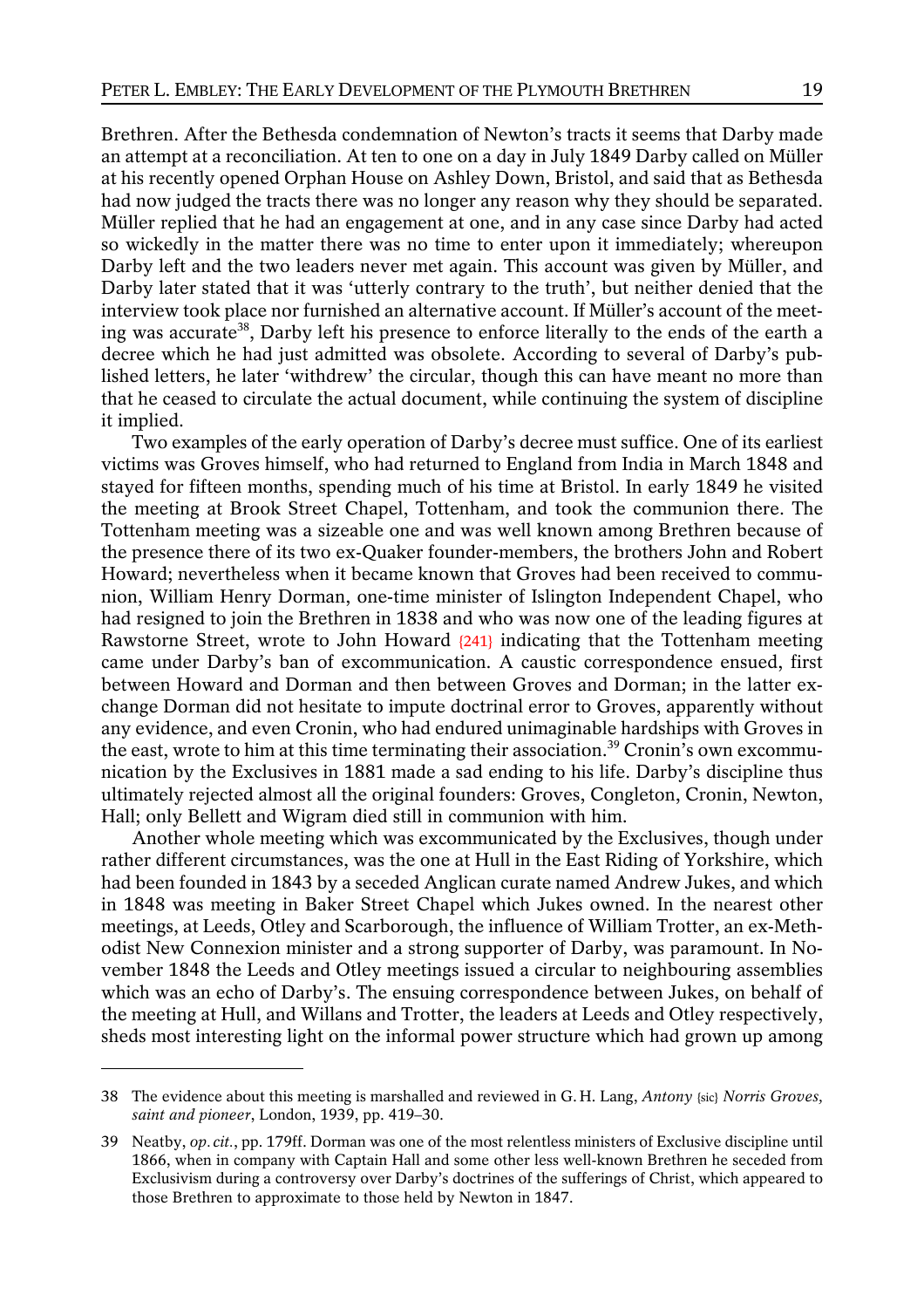the Brethren.<sup>40</sup> The Brethren were universally agreed about the heretical nature of Newton's teaching, and the great majority of them agreed with Darby against Newton in the matter of church order, but they were not agreed about the necessary course of discipline arising from the situation. Further, in the case of {242} Müller and Craik it seemed to Jukes and many others that no doctrine was at stake, and that they had been judged and excommunicated solely for refusal to submit to an ecclesiastical ruling; yet such a ruling was *a priori* impossible among the Brethren since there was no formal power structure. Nevertheless everyone knew that the real authority lay in effect with Darby, and this was the crucial issue for Jukes. His second reply to Willans and Trotter, dated 27 November, makes a thinly veiled reference to Darby in reply to their warning that 'the wolf (i. e. Newton's doctrine) is at the door':

Such a wolf may, and probably will, come in sheep's clothing, as an angel of light, yea, transforming himself into Christ's apostle, professing great zeal, in word, for the person of Christ, while he is tearing the body of Christ to pieces. … Who, I ask, has scattered the sheep in Yorkshire? Is it Mr. Newton and his views? Nay, verily, for as you know, we are fully agreed upon these points. … George Müller I have never seen, nor have I ever been at any of the Bristol meetings; while to you I am bound by many ties, of personal favours as well as grace. But I know 'the faith' of many of the Bristol saints, that it is 'spoken of throughout the whole world'. And I see not how or why, while personally they are pure, I am to judge them, or to be judged for willingness to receive them.

Such was the considered opinion of a man who refused to accept Darby's decree simply because he had signed it, and who was evidently not influenced by existing personal association with Bethesda. There were however no other neighbouring Open Brethren meetings with which Jukes could easily fall into association, so that his congregation gradually approximated to an independent Baptist chapel in which Jukes adopted more openly a formal ministerial position.

One of the results of the 1848 schism was to increase the number of separate Brethren meetings by the addition of minority groups of one or the other party in various places. Although the summary tables of the report of the 1851 Religious Census are inaccurate, listing as Brethren assemblies some communities which were not Brethren, and omitting some which were, the total figure of 132 meetings in England and Wales is probably near the truth. The relative strength {243} of the parties at Plymouth has been given, though neither was associated with Open Brethren. There were 150 morning attenders at the Leeds Exclusive meeting, 30 at Pudsey and 80 at York; at Hereford Percy Hall had an Exclusive minority of only 30, while the Open meeting had an attendance of 250 that morning.<sup>41</sup> The Census returns for Bristol are missing, but according to Müller's Annual Reports the total number in fellowship at Bethesda and Salem Chapels was 675 at the end of 1847 and 612 at the end of 1850; this was the only period of decline, and during it Müller records that 82 persons left the fellowship. Most of these were the nucleus of the Darbyite assembly in Bristol.

After 1848 Exclusive cohesion was effected primarily by the decrees of the metropolitan meeting in London, by the personal supremacy of Darby, who continued to travel widely among the assemblies, and from the late 1870s by the issue of lists of accredited meetings, a practice whose necessity was confirmed by the schisms of the 1880s although

<sup>40</sup> A collection of tracts concerning Jukes, including printed letters from him to Willans and Trotter (14 November, 1848 and 27 November, 1848) is in Hull Cent. Lib. (L001.JUK).

<sup>41</sup> Religious Census Returns, H.O. 129, 23/501, 22/499, 23/515, 14/348.